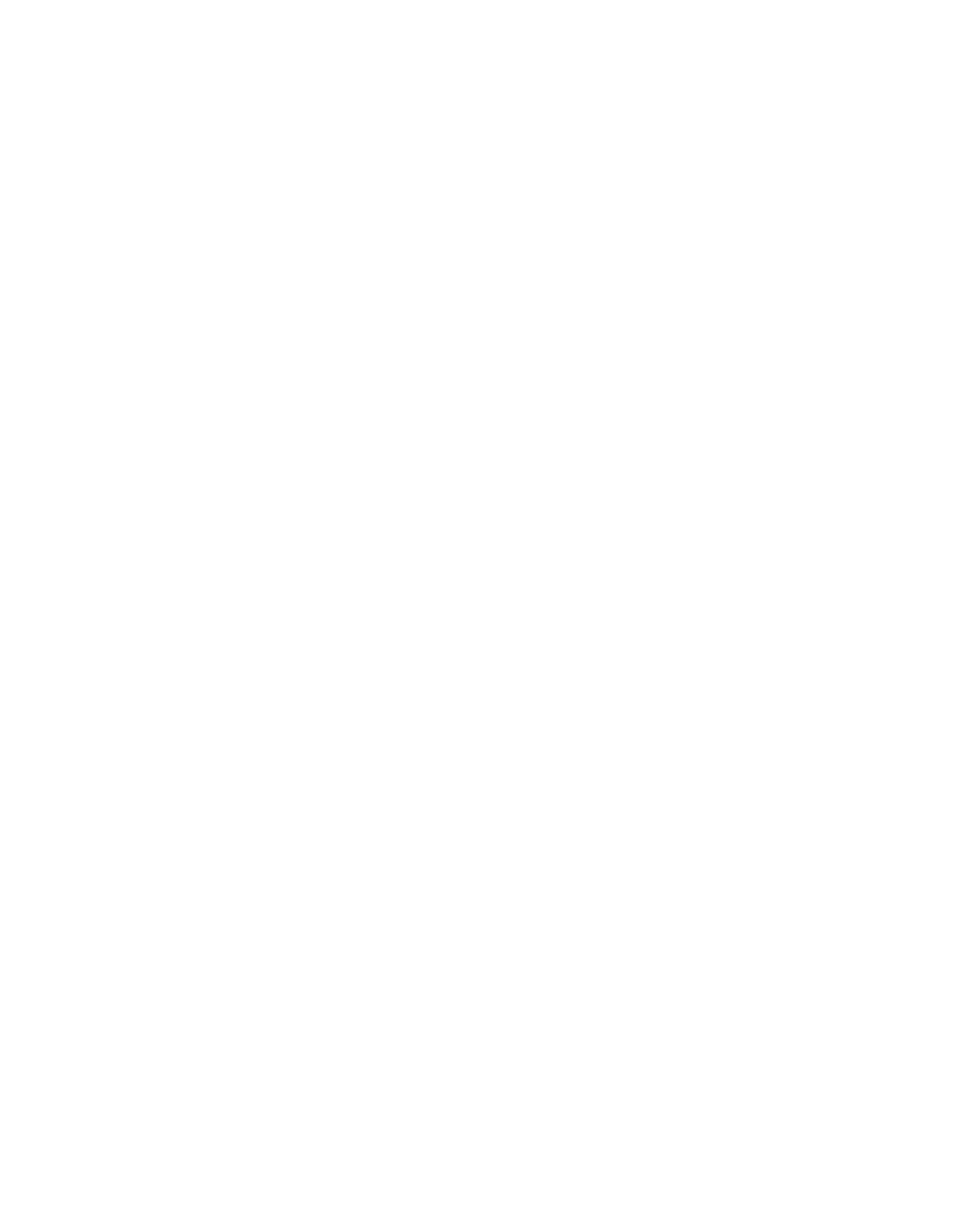## **IMPORTANT SAFEGUARDS**



Before the appliance is used, it must be properly positioned and installed as described in this manual, so read the manual carefully. To reduce the risk of fire, electrical shock or injury when using the appliance, follow basic precautions, including the following:

This appliance is intended to be used in a household or similar application such as:

- o Staff kitchen areas in shops, offices, and other working environments
- $\circ$  Farm houses and by clients in hotels, motels, and other residential type environments
- o Bed and breakfast type environments
- o Catering and similar non-retail applications



- Do not use mechanical devices or any other means to speed up the defrosting process, unless they are approved by the manufacturer.
- Do not try to repair the appliance yourself. It is dangerous to alter the specifications or modify this product in any way. Any damage to the cord may cause a short circuit, fire, or electric shock.
- Pay attention not to damage the tubing of the refrigerant circuit.
- Keep ventilation openings in the appliance enclosure or in the built-in structure clear of obstruction
- Do not place too much food directly against the air outlet on the rear wall of both the refrigerator and freezer compartment, as it affects sufficient air circulation.
- Do not place hot items near the plastic components of this appliance.
- Frozen food must not be refrozen once it has been thawed.
- Do not store bottled or canned drinks (especially carbonated drinks) in the freezer compartment. Bottles and cans may explode.
- To avoid items falling and causing damage to the appliance, do not overload the door racks or put too much food in the crisper drawers.
- This appliance is not intended for use by persons (including children) with reduced physical sensory or mental capabilities, or a lack of experience and knowledge, unless they have been given supervision or instruction concerning the use of the appliance by a person responsible for their safety.
- Keep all packaging away from children to avoid risk of suffocation.
- Protect children from being burned by touching the very hot compressor or at the rear bottom of appliance.
- Don't place items on top of the appliance as this could cause injury should they fall off.
- Never allow children to play with the appliance by hanging or standing over or on the doors, racks, shelves and drawers etc.



- To avoid the risks that are always present when using an electric appliance, we recommend that you carefully read the electrical instructions below:
- Unpack the appliance and check through the appliance. Should any damage be evident, don't plugin the appliance and immediately contact the store from which you purchased it. Keep all packing materials in this case.
- Do not store explosive substances such as aerosol cans with a flammable propellant in this appliance.
- **WARNING:** Connect to potable water supply only.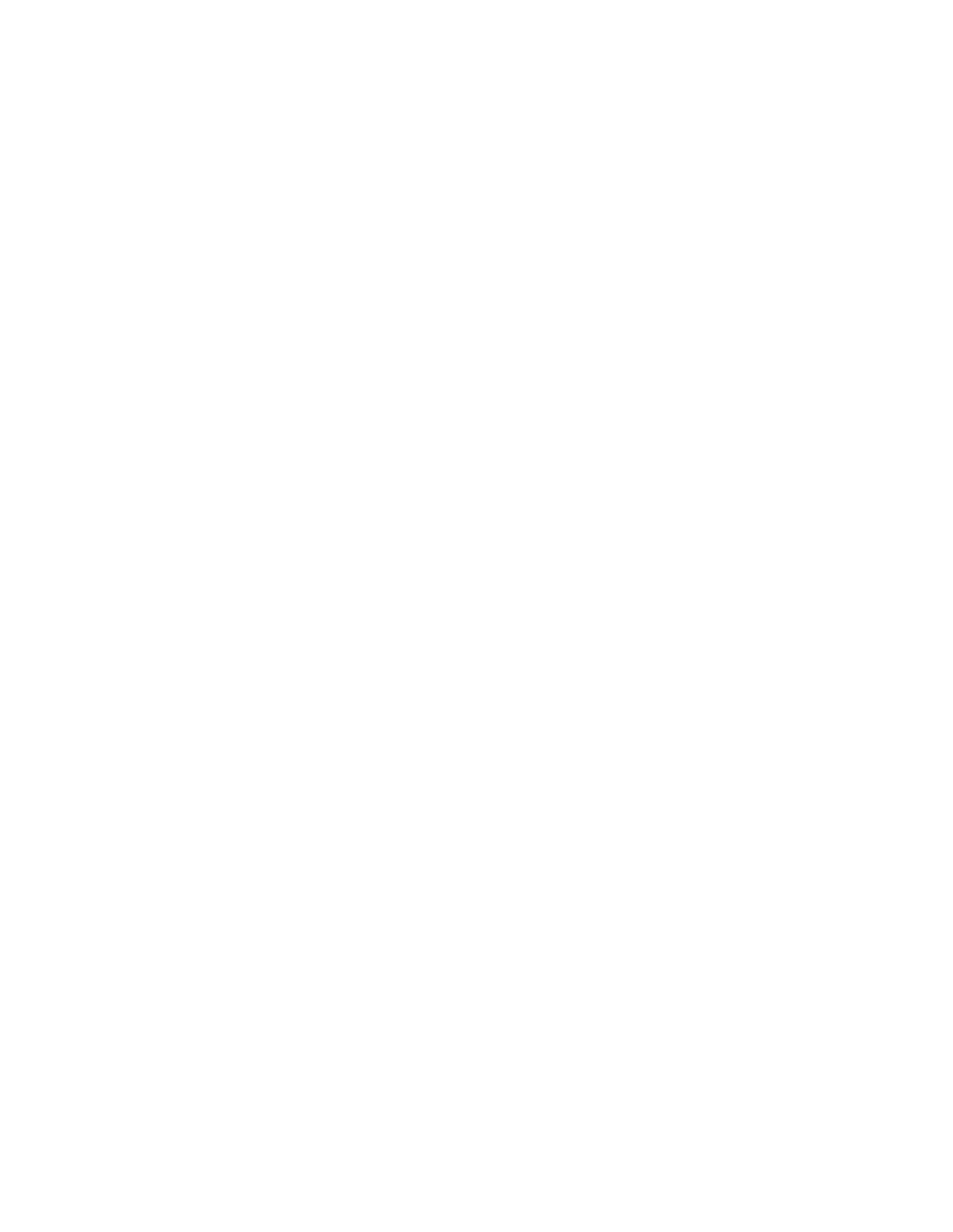### **TWO-DOOR REFRIGERATOR WITH BOTTOM FREEZER** RÉFRIGÉRATEUR À DEUX PORTES AVEC CONGÉLATEUR **INFÉRIEUR**

**User Manual** 

Model/Modele: FFBF279SSBI

BEFORE USE, PLEASE READ AND FOLLOW ALL SAFETY RULES AND OPERATING **INSTRUCTIONS** 

AVANT UTILISATION, VEUILLEZ LIRE ET SUIVRE TOUTES LES RÈGLES DE SÉCURITÉ ET INSTRUCTIONS  $\sqrt{9}$  23 (5\$7,216)

Felix Storch, Inc. Summit Appliance Division An ISO 9001:2015 registered company 770 Garrison Avenue Bronx, NY 10474 www.summitappliance.com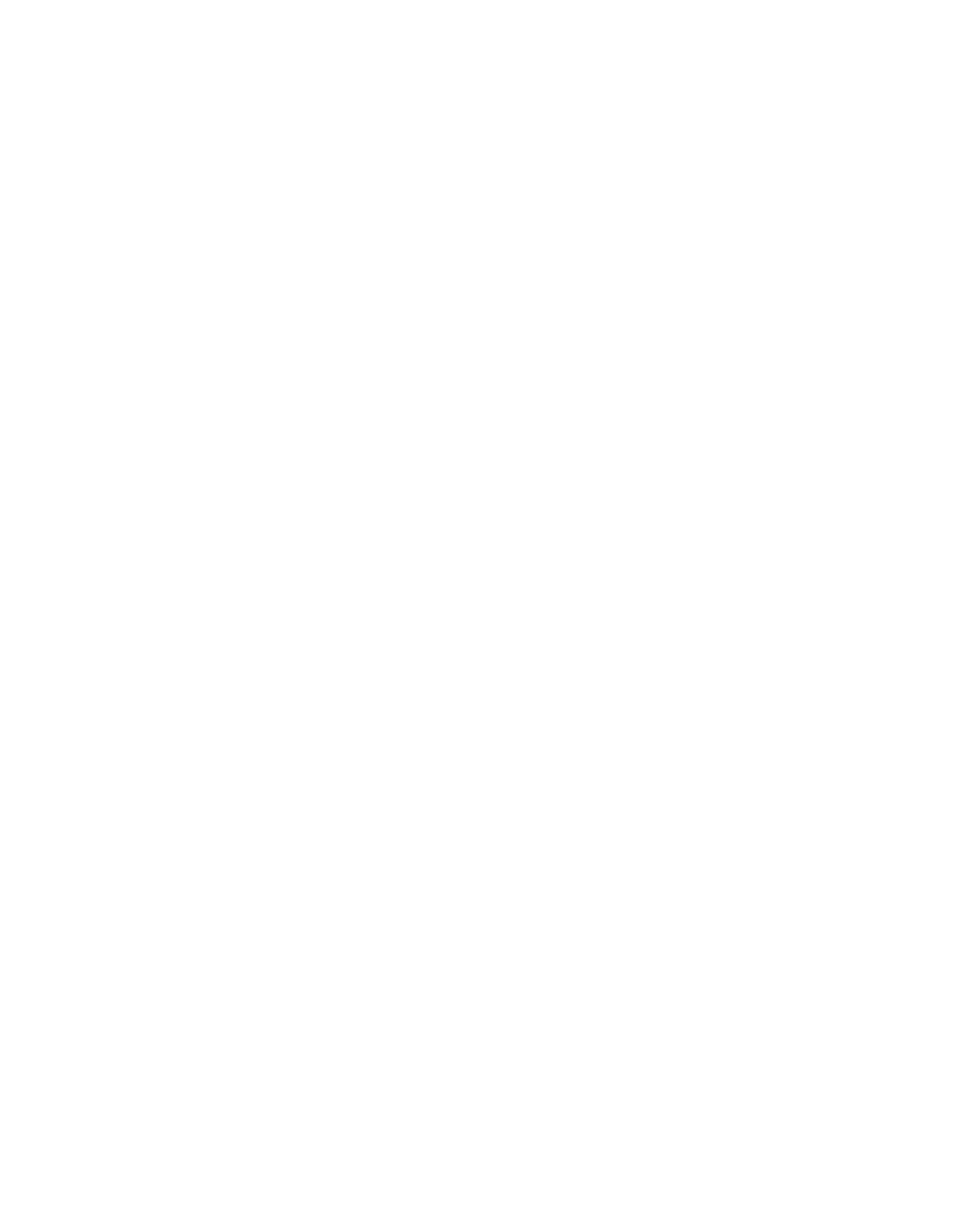### **Door Rack**

This rack is suitable for storage of canned liquid, bottled drinks, and packaged foods. Do not place too many heavy items in these racks.

### **Shelf Refrigerator Chamber**

The shelves in the refrigerator can be removed for cleaning.



The crisper is suitable for storage of vegetables and fruits. Pull the crisper out in a level motion. Tip the drawer up to remove it.



### **Freezer Chamber**

The freezer chamber is suitable for the storage of foods required to be frozen, such as meat or ice cream.

*CAUTION: Never close the freezer door while the drawers, installation bracket, or ice tray are extended, as it may damage the unit. Ensure that drink bottles are not left in the freezer for longer than needed, as freezing liquid may cause the bottle to break.*

### **Twistable Ice Tray**

The twistable ice tray produces and stores ice cubes.

- 1. Pull the ice tray out from the installation bracket.
- 2. Fill with water below the maximum level mark.
- 3. Place the filled ice tray into the bracket.
- 4. Wait (approximately 3 hours), and when the ice is frozen, twist the knobs clockwise. The ice will drop into the ice box below.

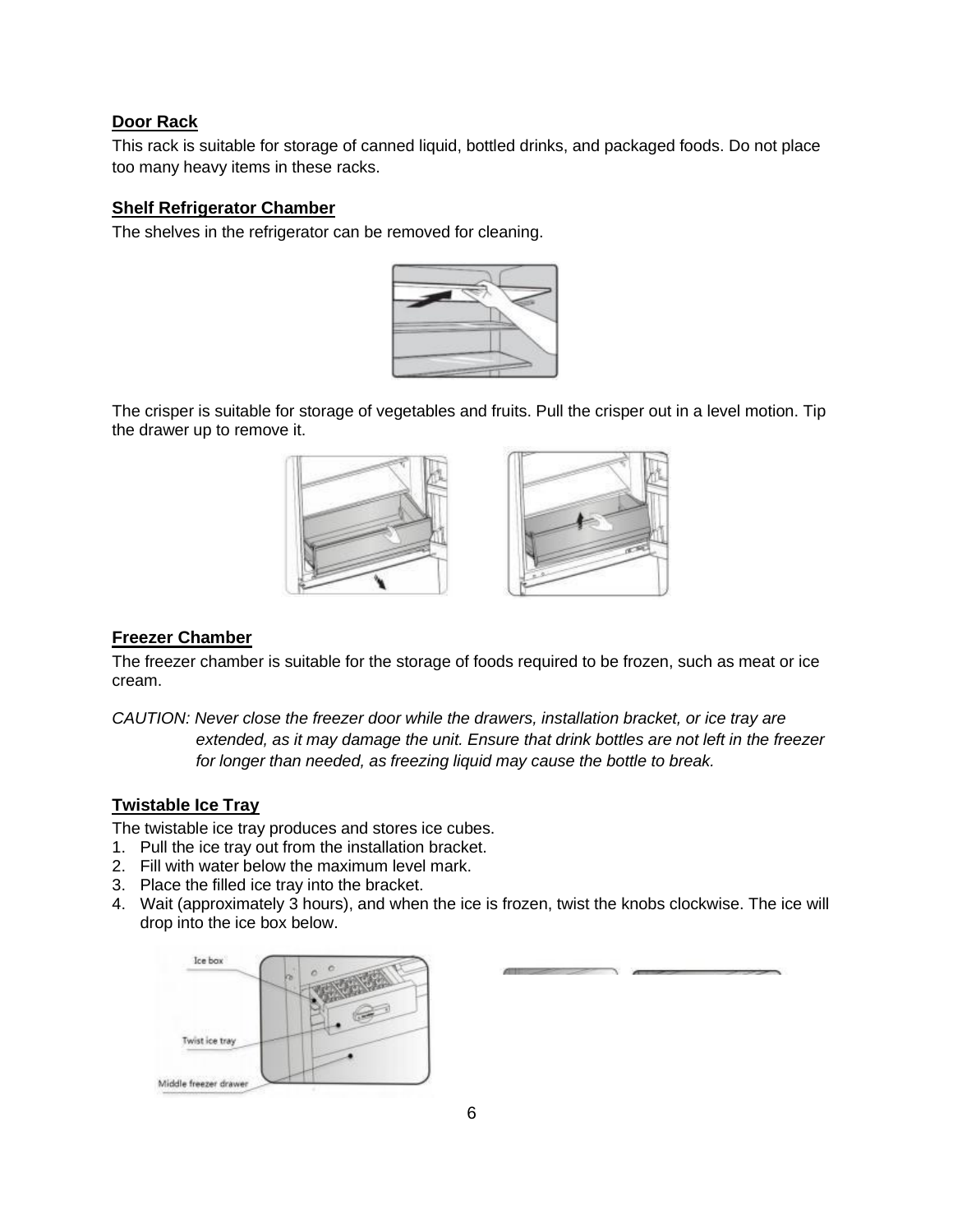# **INSTALLING YOUR APPLIANCE**

- For proper installation, this refrigerator must be placed on a level surface of hard material that is the same height as the rest of the flooring. The surface should be strong enough to support a fully loaded refrigerator.
- The rollers are not casters and should only be used for forward or backward movement. Moving the refrigerator sideways may damage your floor and the rollers.

### **Locating your Appliance**

In order to improve the efficiency of the cooling system and save energy, it is necessary to maintain good ventilation around the appliance for the dissipation of heat. For this reason, sufficient clear space should be available around the refrigerator.

- Keep the appliance out of direct sunlight, rain, or frost. Make the appliance is placed away from heat sources, such as stoves, fires, or heaters.
- Avoid placing the appliance in a dry place to avoid moisture.

**NOTE:** Before connecting the appliance to the power source, let it stand upright for four hours, to allow the refrigerant to flow back into the compressor.

- This appliance is intended for built-in installation, but it may also be installed as freestanding. When installed built-in, please allow these minimum clearances to ensure the best operation and proper ventilation:
	- $\circ$  1/4" on one side (and even more space on the hinge side to allow the doors to open wider than their width to make it easier to removed shelves and storage bins)
	- o 2" at the rear
	- $\circ$  1/4" at the top

### *CAUTION: Be sure that airflow at the bottom of the appliance is not blocked.*

Place the appliance in a room with an ambient temperature between 55°F and 110°F. The refrigerator may not work properly if it is left in temperatures above or below the indicated temperature range.

### **Leveling your Appliance**

For sufficient leveling and air circulating in the lower rear area of your appliance, the bottom feet may be adjusted. You may adjust them manually by hand or by using a suitably sized wrench.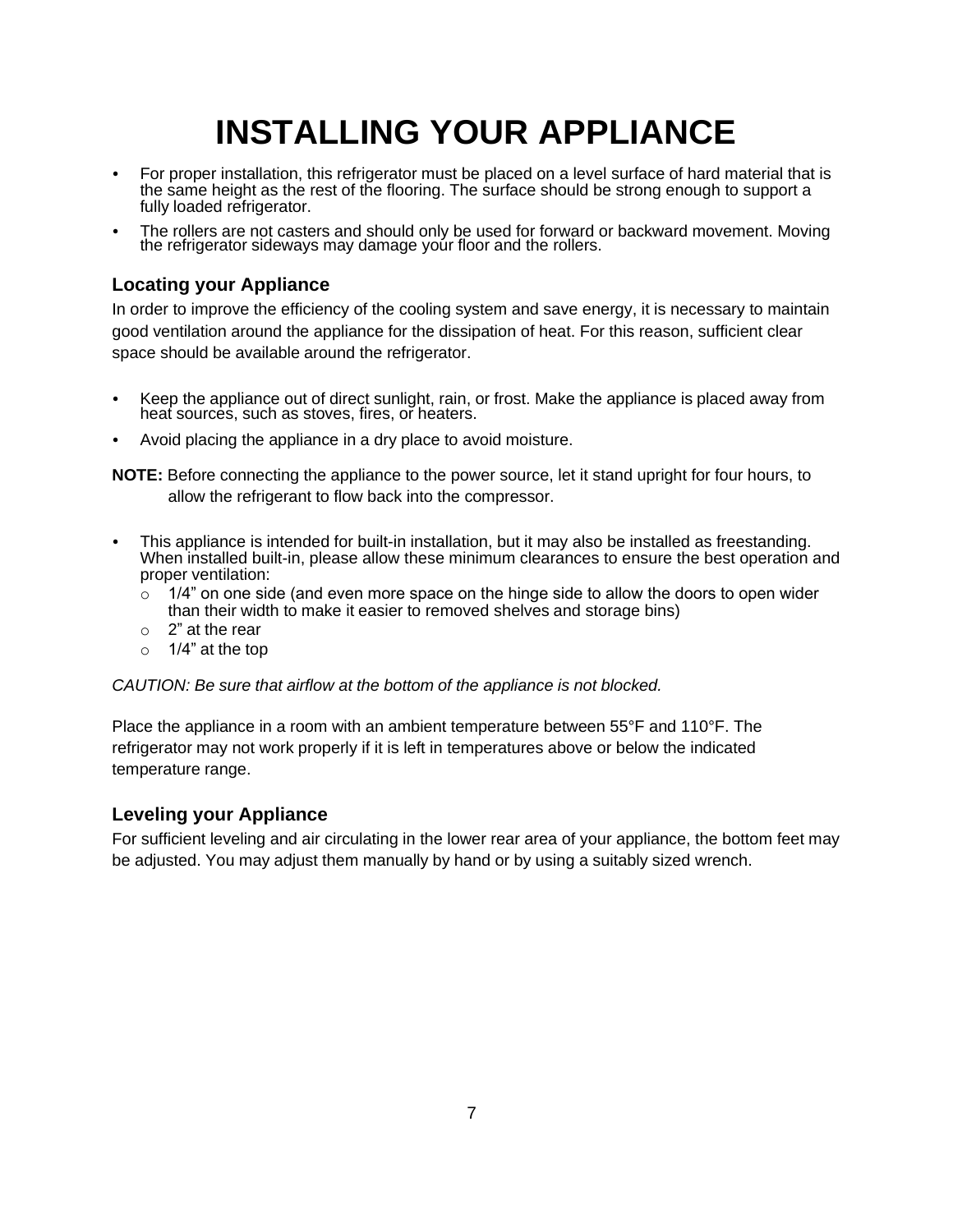**NOTE:** To allow the doors to self-close, tilt the appliance backwards by 10-15mm  $(1/3" - 2/3")$ .

### **Reversing the Door Swing**

*CAUTION: When reversing the door, the appliance must not be connected to the power source. Ensure the appliance is not plugged in before reversing the door.*

The side at which the door opens can be changes from the right side (as supplied) to the left side, if desired.

**NOTE:** You may have to lay the refrigerator on its back in order to gain access to the base. Be careful to rest it on soft foam packaging or a similar material to avoid damaging the back of the refrigerator.

To reverse the direction of the door swing, follow these steps:

- 1. Stand the refrigerator upright. Open the door and remove all door racks, and close the door.
- **NOTE:** Slightly squeeze the door rack from the two sides toward the center and inside of the rack, then move it upward to remove from the door.



2. Remove the right upper hinge cover from the top of the cabinet. Remove the 3 screws, which are used for fixing the right upper hinge part (see the picture below) and take down the hinge parts.



3. Remove the screw cover from the left-front corner of the cabinet with a flat-head screwdriver, and install the screw cover-right to the right front corner. Put the upper hinge cover (right) and upper hinge part (right) into the plastic bag provided with your appliance.

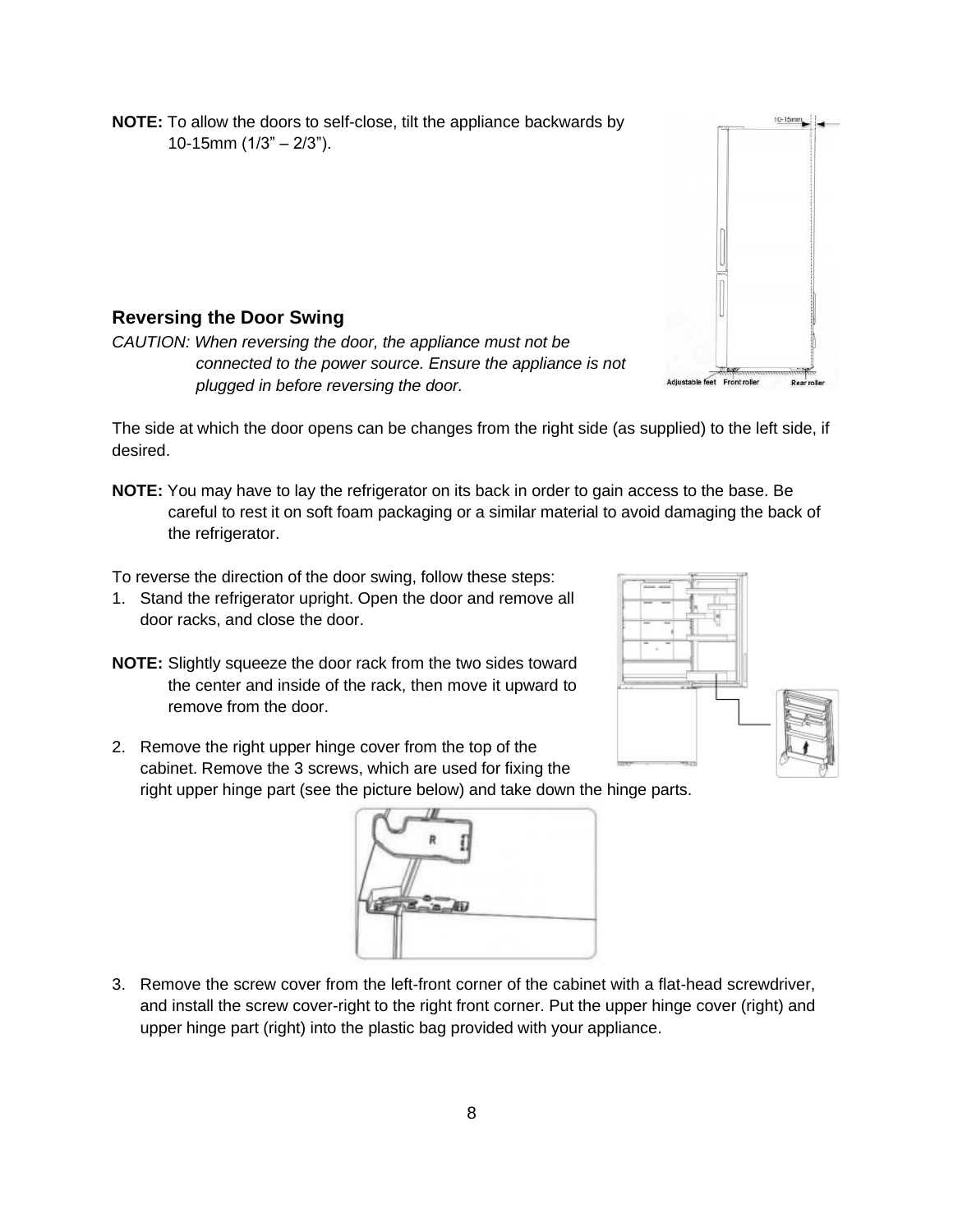

- 4. Remove the upper door from the middle hinge by carefully lifting the door straight up.
- 5. Place the upper door on a smooth surface with its panel facing upwards.
- 6. Loosen the self-tapping screw and remove the stop block and the door stopper. Install the replacement door stopper (left) provided (in the plastic bag) and left stop block to the left side, using the self-tapping screws. Keep the door stopper and right stop block for future use.



7. Use the Allen wrench (provided in the plastic bag) to loosen the screws used to fix the right middle hinge, and remove the right middle hinge. Then remove the lower door.





8. Place the lower door on a smooth surface with its panel facing upwards. Loosen the self-tapping screw and remove the stop block and door stopper.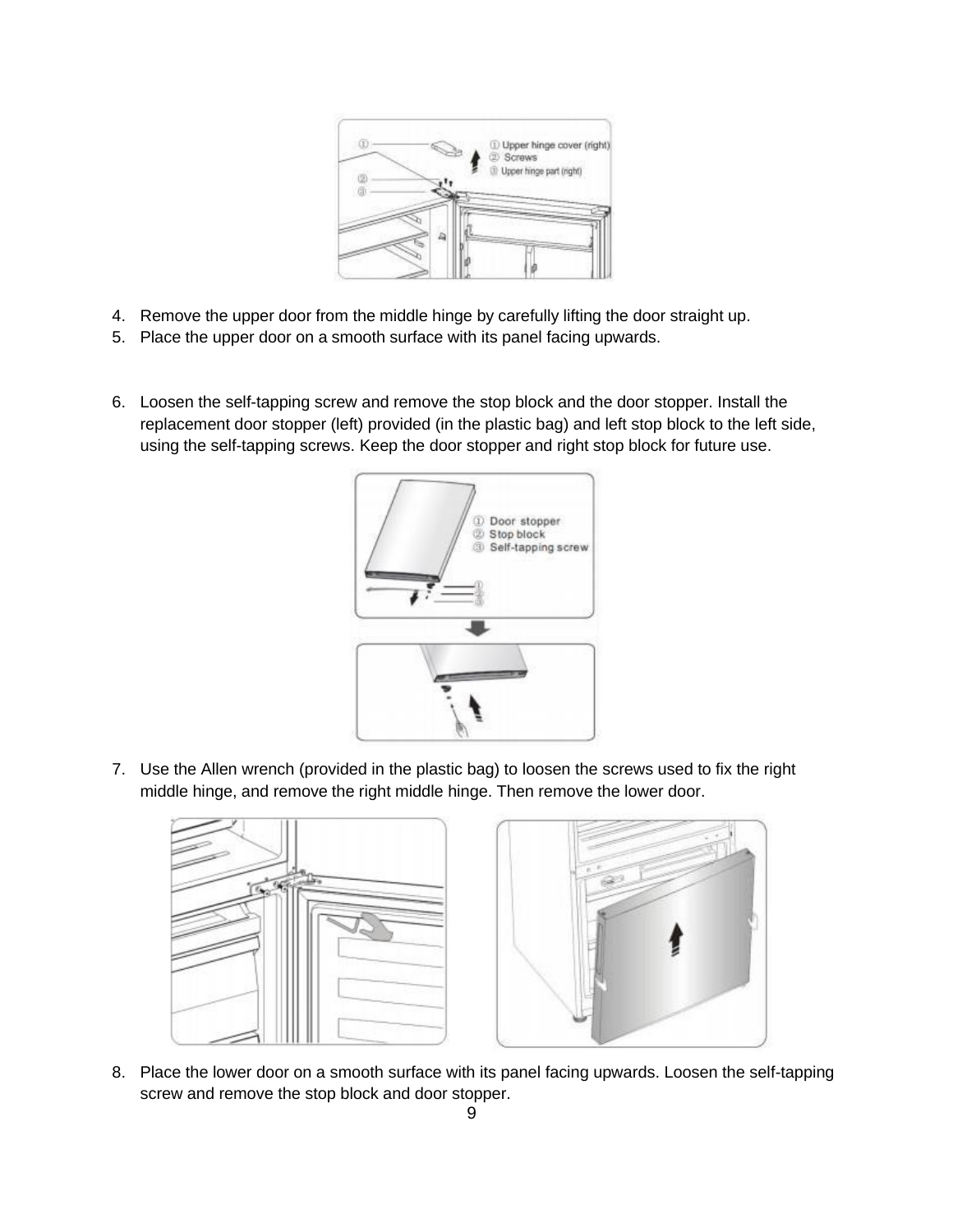9. Install the replacement door stopper (provided in the plastic bag) and left stop block to the left side with the self-tapping screws. Keep the door stopper and right stop block for future use.



10. Chane the screw hole covers and screw on the middle cover plate from the left to the right (as shown below).



- 11. Carefully lay the refrigerator backwards. Remove the adjustable feet (right). Remove three selftapping screws from the lower hinge part (right). Loosen the lower hinge axis, then install it on the reverse hole site, and tighten into position (change it into the left hand part).
- 12. Remove the lower hinge part to the left-bottom corner of the cabinet, then attach it with three self-tapping screws.
- 13. Install the adjustable bottom feet on the left-bottom and right-bottom of the cabinet.

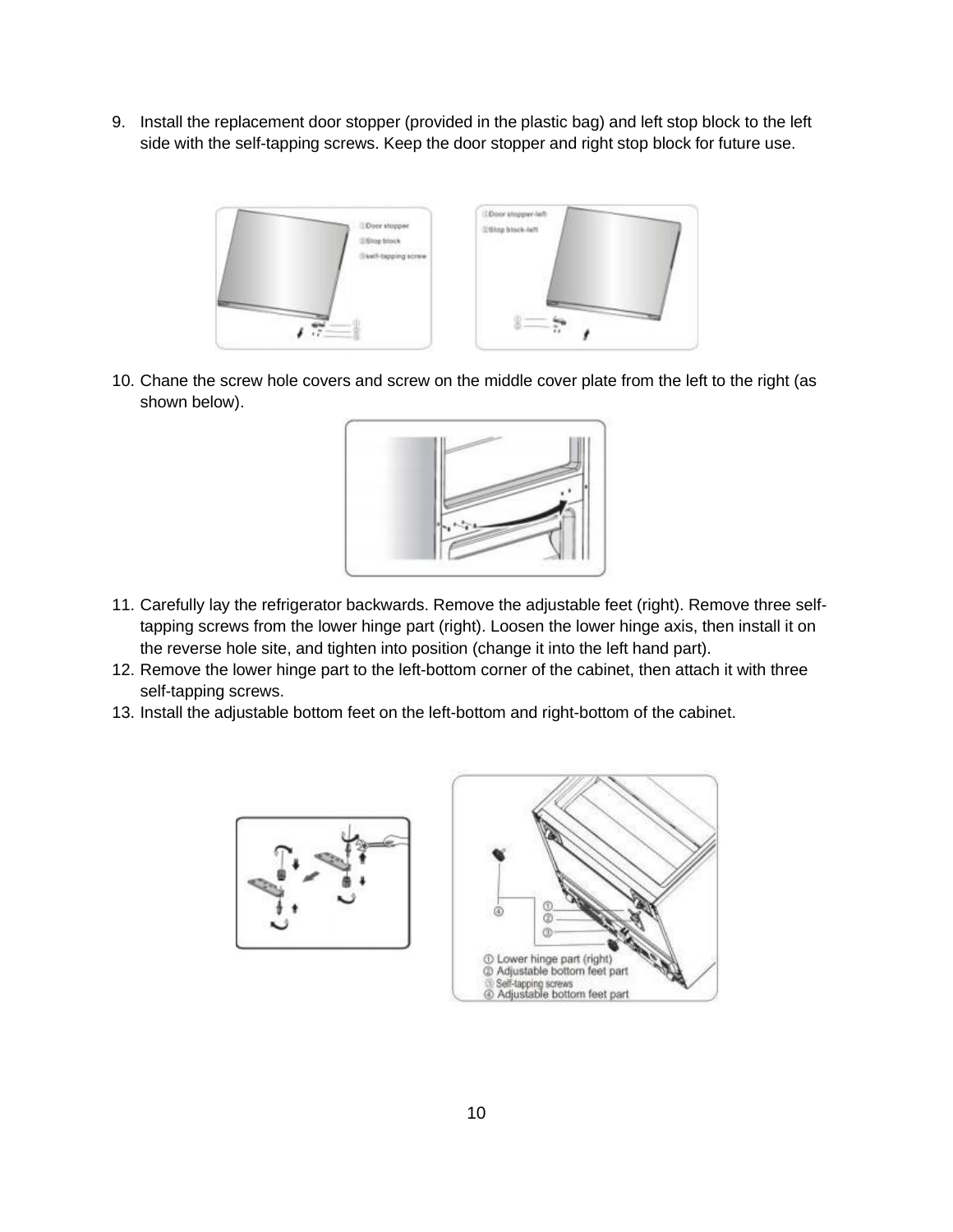14. Stand the refrigerator upright and carefully slot the lower door onto the hinge pin, and hold the door in position. Install the middle hinge-left (provided in the plastic bag), ensuring the lower door is secured in place.



- 15. Carefully slot the upper door onto the middle hinge pin and hold the door in position. Move the upper door to an appropriate position, adjust the left upper hinge (provided in the plastic bag) and upper door, then fit the hinge pin into the hinge hole at the top and the door to secure the door in place. Then, fix the upper hinge part with screws. Be careful to hold the upper door with your hand when installing.
- 16. Install the temperature sensor part on the left hinge cover. Assemble the left hinge cover (provided in the plastic bag) to match the hinge, install the door racks to their original positions. Keep the right hinge cover with the appliance for future use.



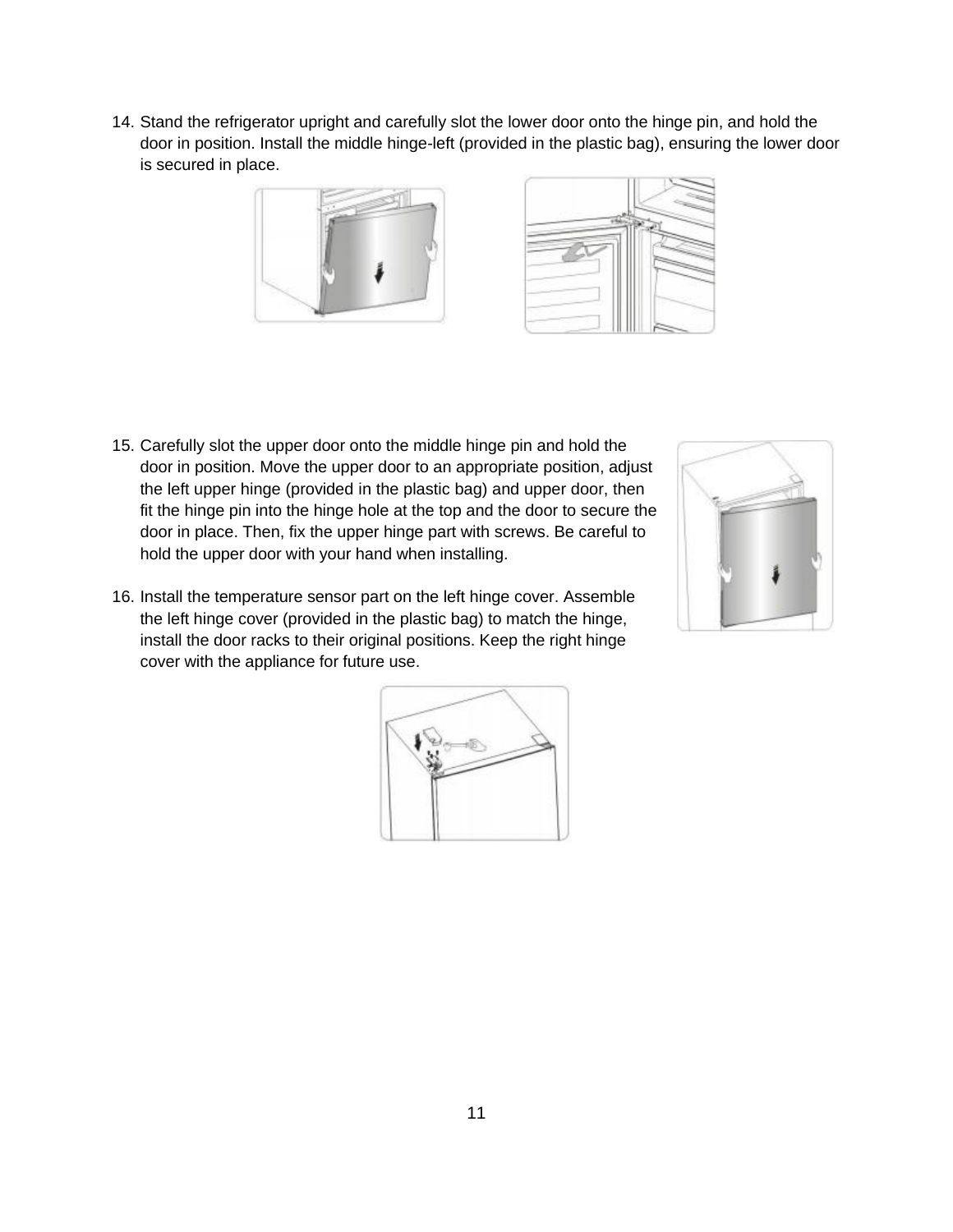# **OPERATING YOUR APPLIANCE**

### **Control Panel**



We recommend that when you start your refrigerator for the first time, the temperature for the refrigerator is set to 39°F and the freezer to -2°F. If you want to change the temperature, follow the instructions below.

**NOTE:** When you set a temperature, you set an average temperature for the whole refrigerator cabinet. Temperatures inside each compartment may vary from the temperature displayed on the panel, depending on how much food you store and where you place them. Ambient temperature may also affect the actual temperature inside the appliance.

### **Refrigerator**



Press the middle part of the button to set the refrigerator temperature between 36°F and 45°F, as needed. The control panel will display corresponding figures according to the following sequence:



### **Freezer**

Press the middle part of the button to set the freezer temperature between 5°F and -11°F, as needed. The control panel will display corresponding figured according to the following sequence:



### **Super Freeze**

Super Freeze will quickly lower the temperature within the freezer so food will freeze faster. This can lock in nutrients of food and keep food fresh for longer.

Press the middle part of  $\frac{F_{\text{recoars}}}{F_{\text{inter}}}$  button for 3 seconds to activate the super freeze function. The  $\frac{4F_{\text{inter}}}{F_{\text{inter}}}$ light will be on.

Super freezer will automatically switch off after 52 hours.

When super freeze function is on you can switch off super freeze function by pressing the middle

part of **FINCORE CONCRYT DET**<br>button and the freezer temperature setting will revert back to the previous setting.

### **Holiday**

If you are going to be away for a long period of time, you can activate this function by pressing the

middle part of  $\boxed{\bullet}$  button for 3 seconds until the light comes on. When the holiday function is activated, the temperature of the refrigerator automatically switched to 59°F to minimize the energy consumption. Important! Do not store any food in the fridge during this time. When holiday function is on, you can switch it off by pressing the middle part of button. The fridge temperature setting will revert back to the previous setting.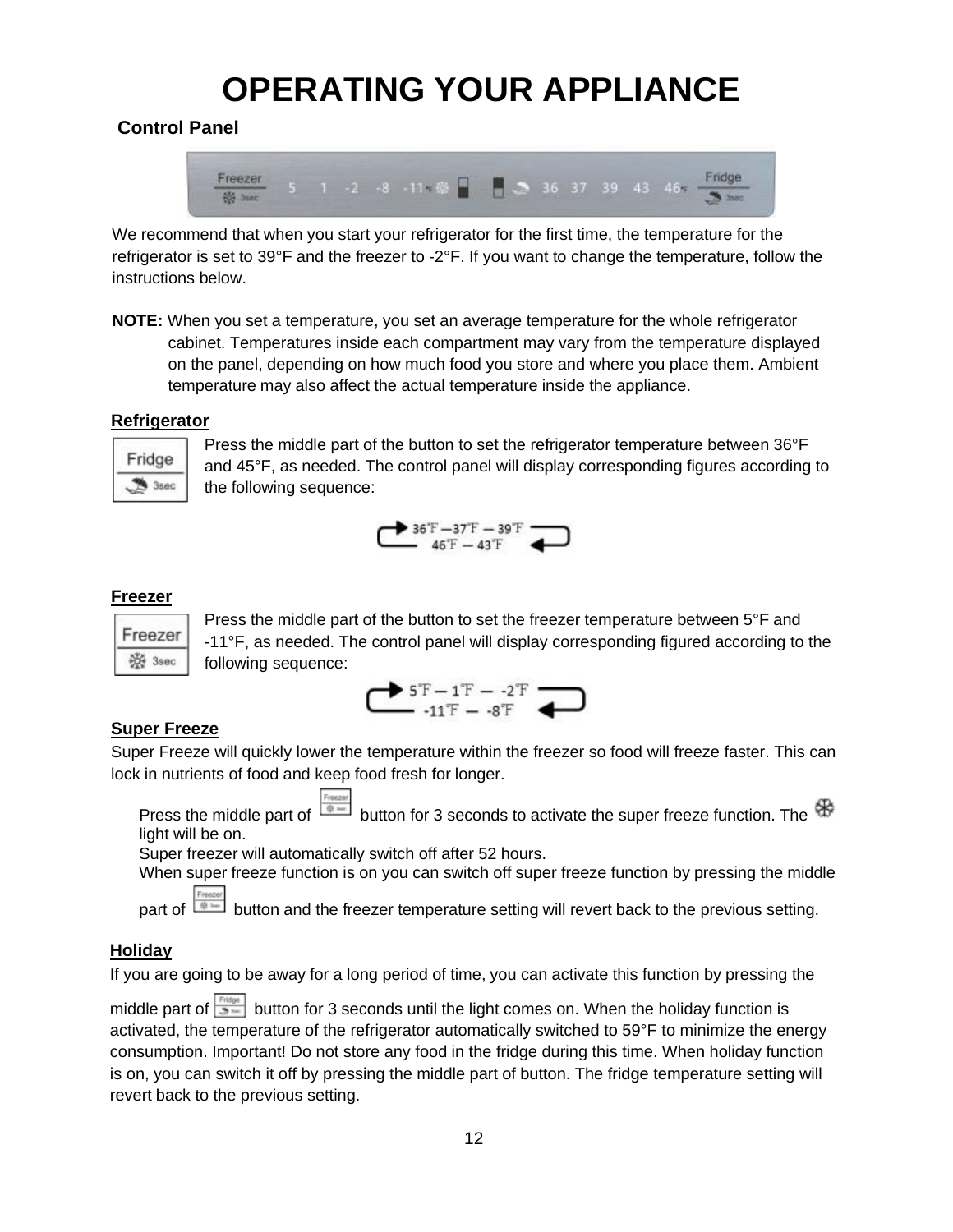### **CLEANING AND CARE**

*CAUTION: The appliance must not be connected to the power source during cleaning as there is a danger of electrical shock. Before cleaning, turn the appliance off and unplug the unit.*

It is recommended the appliance (interior and exterior) should be cleaned regularly at least every two months.

### **Exterior Cleaning**

Wipe the control panel with a clean, soft cloth. Spray mild detergent onto the cleaning cloth instead of spraying directly onto the surface of the appliance. This helps to ensure even distribution of moisture to the surface. Clean the doors, handles, and cabinet surfaces with a mild detergent, and then wipe dry with a soft cloth.

### **Interior Cleaning**

Clean the interior of the appliance regularly. It will be easier to clean with fewer items stored inside. Wipe the inside of the fridge freezer with a weak solution of baking soda and water, and then rinse with warm water using a wrung-out sponge or cloth. Wipe completely dry before replacing the shelves and baskets. Thoroughly dry all surfaces and removeable parts before putting them back into place.

### **Door Seals Cleaning**

Keep the door seals clean. Sticky food and drinks can cause the door seals to stick to the cabinet and tear when the door is opened. Wash the seal with a mild detergent and warm water. Rinse and dry it thoroughly after cleaning.

*CAUTION: Only after the door seals are completely dry should the appliance be turned back on and plugged back into the power source.*

### **Defrosting**

Although this appliance defrosts automatically, a layer of frost may build up on the freezer compartment's interior walls if the freezer door is opened too frequently or kept open too long. If the frost is too thick, choose a time when the freezer is nearly empty and proceed as follows:

- 1. Remove any existing food or storage baskets, unplug the appliance from the power source, and leave the doors open. Ventilate the room thoroughly to accelerate this process.
- 2. When the defrosting is completed, clean your freezer as described above.

*CAUTION: Do not use sharp objects to remove frost from the freezer compartment. Only after the interior is completely dry should the appliance be turned back on and plugged back into the power source.*

*CAUTION: Do not use sharp objects to clean the appliance, as they are likely to scratch the surface. Do not use thinner, car detergent, Clorox, ethereal oil, abrasive cleansers or an organic solvent, such as Benzene, for cleaning. These products may damage the surface of the appliance and may cause fire.*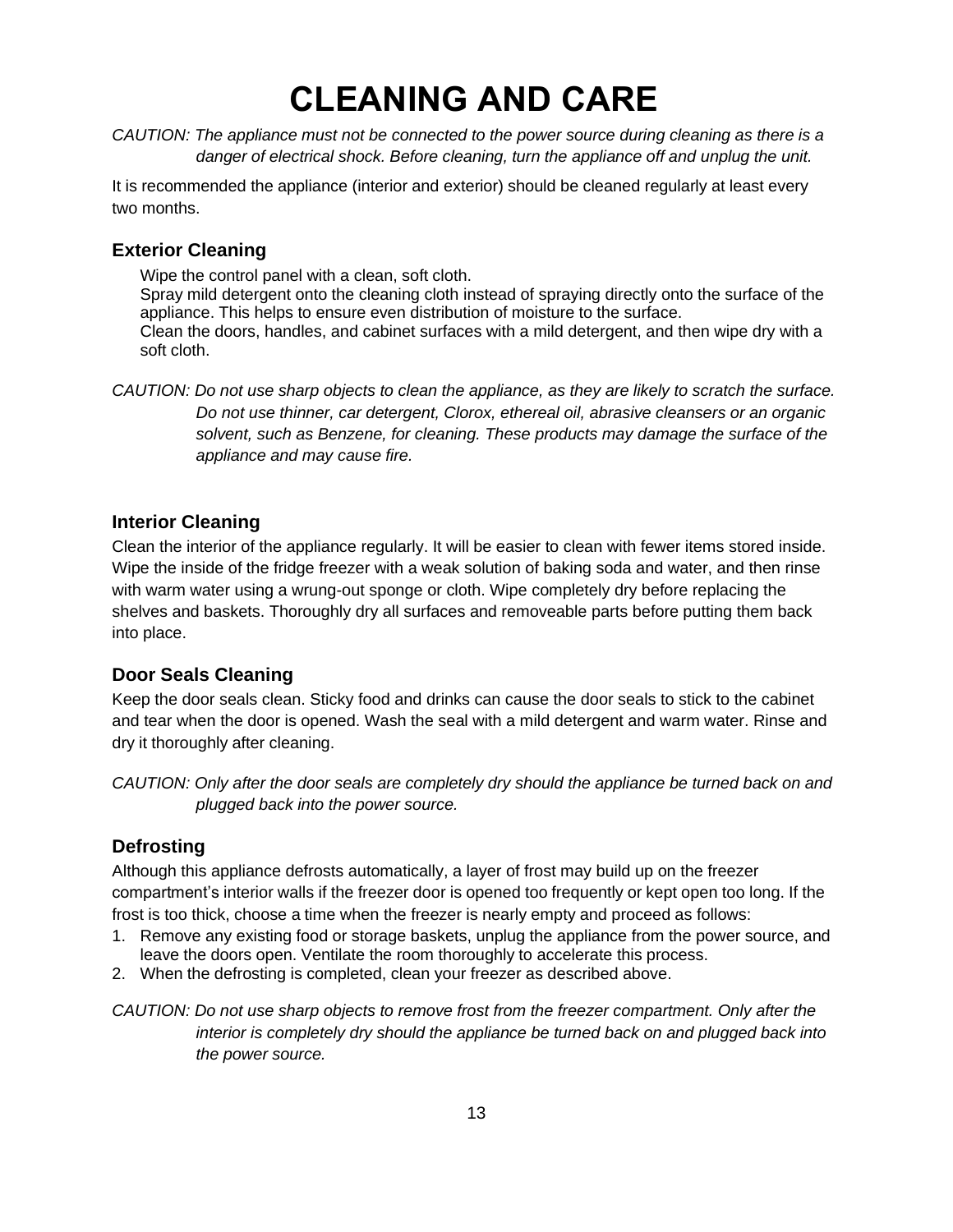### **Replacing the LED Light**

The LED light should only be replaced by a competent person. If the LED light is damaged, contact the customer service helpline for assistance.

To replace the LED light, follow these steps:

- 1. Unplug the appliance.
- 2. Remove the light cover by pushing up and out.
- 3. Hold the LED cover with one hand and pull it with the other hand while pressing the connector latch.
- 4. Replace the LED light and snap it correctly in place.

### **TROUBLESHOOTING**

If you experience a problem with your appliance or are concerned that the appliance is not functioning correctly, you can carry out some easy checks before calling for service, please see below.

| Problem                 | <b>Possible Cause and Solution</b>                                              |
|-------------------------|---------------------------------------------------------------------------------|
|                         | Check whether the power cord is plugged into the power outlet properly.         |
|                         | Check whether the "Power" function is on by pressing the POWER button           |
| The appliance is not    | for one second.                                                                 |
| working properly.       | Check the fuse or circuit of your power supply, and replace it, if necessary.   |
|                         | It is normal that the freezer is not operating during the defrost cycle, or for |
|                         | a short time after the appliance is switched on to protect the compressor.      |
| Odors emitting from the | The interior may need to be cleaned.                                            |
| compartments.           | Some food, containers, or wrapping may cause odors.                             |
|                         | The sounds below are normal:                                                    |
|                         | The compressor operating noises.                                                |
|                         | Air movement noise from the small fan motor in the freezer                      |
|                         | compartment or other compartments.                                              |
|                         | Gurgling sounds similar to water boiling.                                       |
|                         | Popping noises made during automatic defrosting.                                |
| The appliance is making | Clicking noise before compressor starts.                                        |
| too much noise.         | Other unusual noises may be caused by the following reasons and may             |
|                         | need to be checked:                                                             |
|                         | The cabinet is not level.                                                       |
|                         | The back of the appliance touches the wall.                                     |
|                         | Bottles or containers have fallen or are rolling.                               |
|                         | It is normal to frequently hear the sound of the motor, and it will run more    |
|                         | in the following circumstances:                                                 |
|                         | The temperature is set colder than necessary                                    |
|                         | A large quantity of warm food has recently been stored in the appliance.        |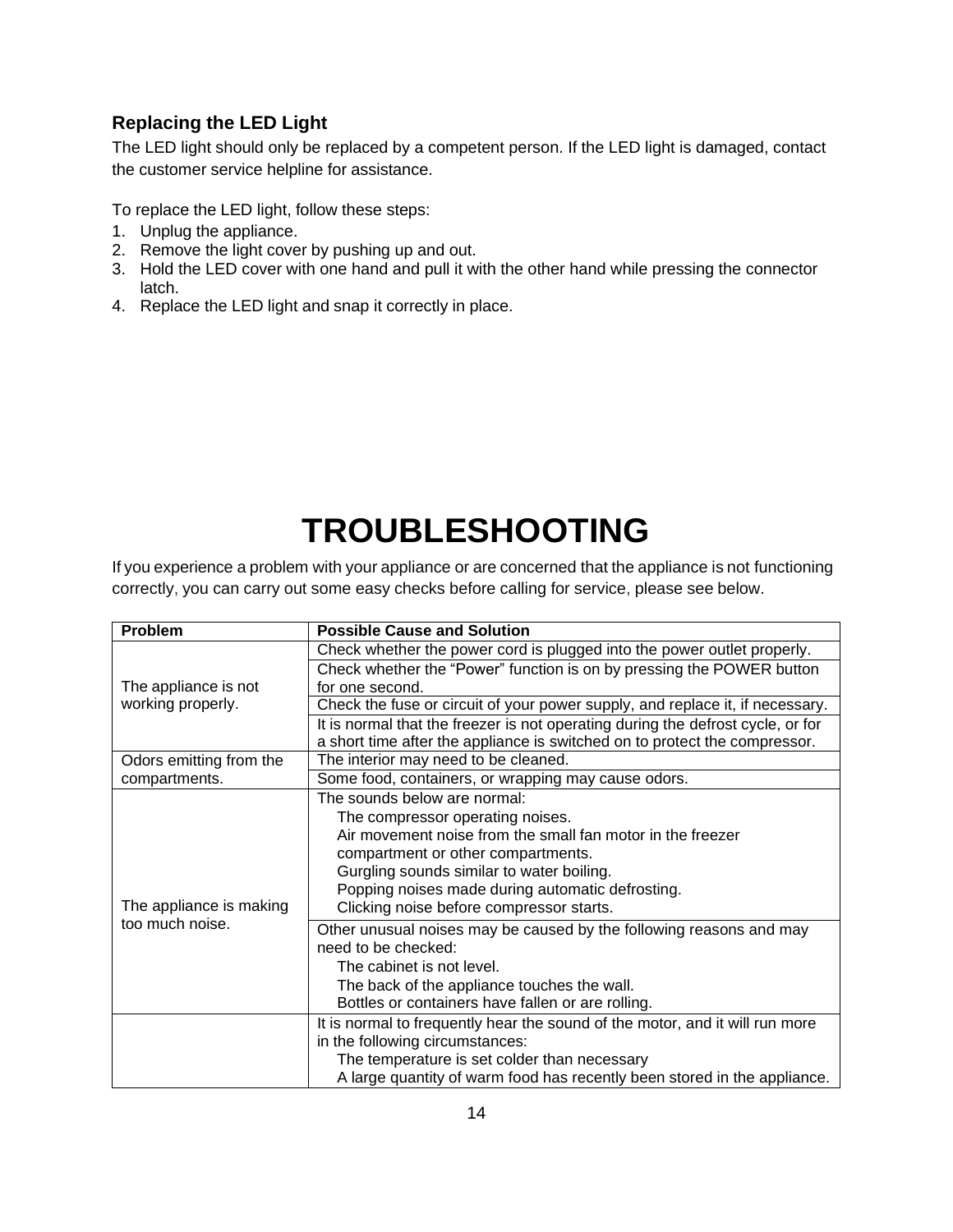| The motor runs<br>continuously.                | The ambient temperature where the appliance is located is too high.<br>The doors are kept open too long or is opened too often.<br>After installing the appliance or if the appliance has been turned off for<br>an extended period.       |
|------------------------------------------------|--------------------------------------------------------------------------------------------------------------------------------------------------------------------------------------------------------------------------------------------|
| A layer of frost occurs in<br>the compartment. | Check that the air outlets are not blocked by food and ensure food is<br>placed in the appliance to allow sufficient ventilation.<br>Ensure the door is fully closed. To remove frost, please refer to the<br>"Cleaning and Care" section. |
| The temperature inside is<br>too warm.         | You may have left the doors open too long or too frequently, the doors are<br>kept open by some obstacle, or the appliance is located with Insufficent<br>clearance at the sides, back, and top                                            |
| The temperature inside is<br>too cold.         | Increase the temperature by following the "Control Panel" section                                                                                                                                                                          |
| The doors can't be easily<br>closed.           | Check whether the top of the refrigerator is tilted back by 10-15mm (1/3-<br>2/3") to allow the doors to self-close or if something is preventing the doors<br>from closing.                                                               |

If you've checked the table above and find that you still need help with your refrigerator or freezer, call our Customer Service facility at **800-932-4267** between 9:00AM and 5:00PM ET. We will do our best to answer your questions.

## **DISPOSAL**

*CAUTION: It is prohibited to dispose of this appliance as household waste.*

### **Packaging materials**

Packaging materials with the recycle symbol are recyclable. Dispose of the packaging into a suitable waste collection container to recycle it.

### **Before disposal of the appliance**

- 1. Pull out the mains plug from the mains socket.
- 2. Cut off the power cord and discard with the mains plug.

### **Correct Disposal of this Product**

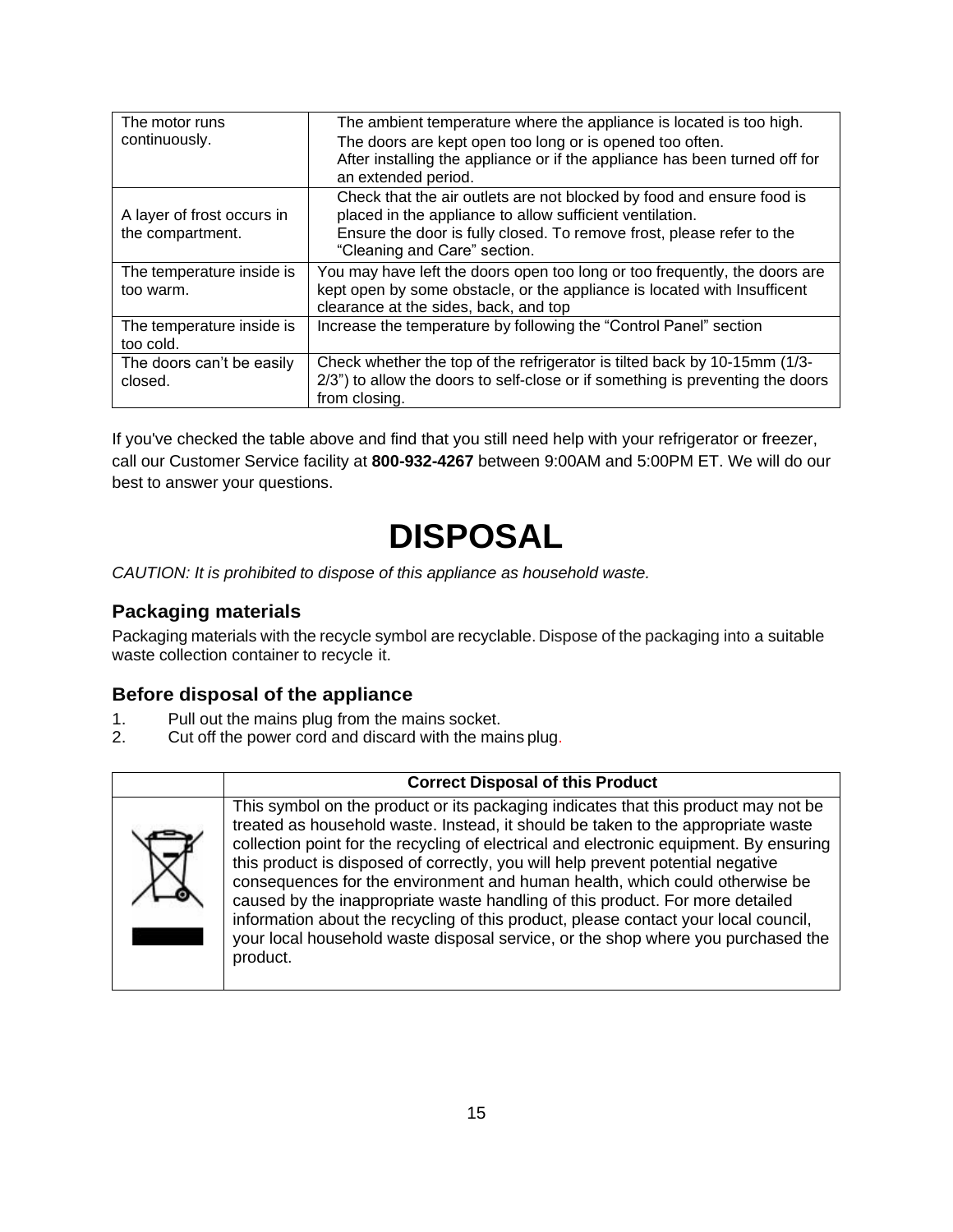### **LIMITED WARRANTY**

### **ONE-YEAR LIMITED WARRANTY**

Within the 48 contiguous United States, for one year from the date of purchase, when this appliance is operated and maintained according to instructions attached to or furnished with the product, warrantor will pay for factory-specified parts and repair labor to correct defects in materials or workmanship. Service must be provided by a designated service company. Outside the 48 states, all parts are warranted for one year from manufacturing defects. Plastic parts, shelves and cabinets are warranted to be manufactured to commercially acceptable standards, and are not covered from damage during handling or breakage.

### **5-YEAR COMPRESSOR WARRANTY**

- 1. The compressor is covered for 5 years.
- 2. Replacement does not include labor.

#### *ITEMS WARRANTOR WILL NOT PAY FOR:*

- 1. Service calls to correct the installation of your appliance, to instruct you how to use your appliance, to replace or repair fuses or to correct wiring or plumbing.
- 2. Service calls to repair or replace appliance light bulbs or broken shelves. Consumable parts (such as filters) are excluded from warranty coverage.
- 3. Damage resulting from accident, alteration, misuse, abuse, fire, flood, acts of God, improper installation, installation not in accordance with electrical or plumbing codes, or use of products not approved by warrantor.
- 4. Replacement parts or repair labor costs for units operated outside the United States.
- 5. Repairs to parts or systems resulting from unauthorized modifications made to the appliance.
- 6. The removal and reinstallation of your appliance if it is installed in an inaccessible location or is not installed in accordance with published installation instructions.

### **DISCLAIMER OF IMPLIED WARRANTIES – LIMITATION OF REMEDIES**

CUSTOMER'S SOLE AND EXCLUSIVE REMEDY UNDER THIS LIMITED WARRANTY SHALL BE PRODUCT REPAIR AS PROVIDED HEREIN. IMPLIED WARRANTIES, INCLUDING WARRANTIES OF MERCHANTABILITY OR FITNESS FOR A PARTICULAR PURPOSE, ARE LIMITED TO ONE YEAR. WARRANTOR SHALL NOT BE LIABLE FOR INCIDENTAL OR CONSEQUENTIAL DAMAGES. SOME STATES DO NOT ALLOW THE EXCLUSION OR LIMITATION OF INCIDENTAL OR CONSEQUENTIAL DAMAGES, OR LIMITATIONS ON THE DURATION OF IMPLIED WARRANTIES OF MERCHANTABILITY OR FITNESS, SO THESE EXCLUSIONS OR LIMITATIONS MAY NOT APPLY TO YOU. THIS WARRANTY GIVES YOU SPECIFIC LEGAL RIGHTS AND YOU MAY ALSO HAVE OTHER RIGHTS, WHICH VARY FROM STATE TO STATE.



**WARNING: This product can expose you to chemicals including Nickel (Metallic) which is known to the State of California to cause cancer.**

**For more information go to [www.P65Warnings.ca.gov](http://www.p65warnings.ca.gov/)**

Note: Nickel is a component in all stainless steel and some other metal compositions.



For parts and accessory ordering, troubleshooting and helpful hints, visit: **[www.summitappliance.com/support](http://www.summitappliance.com/support)**

Printed in China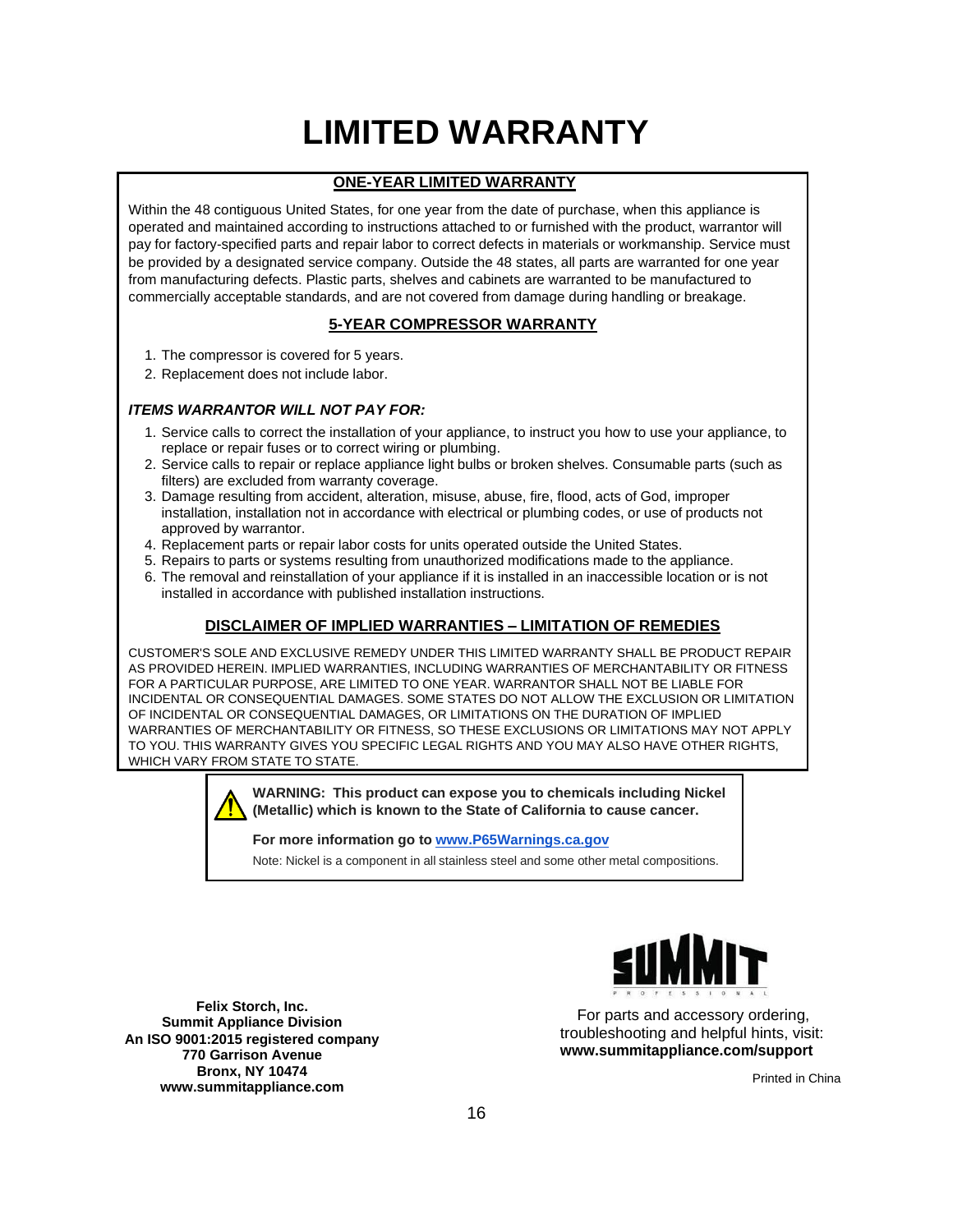# **TABLE DES MATIÈRES**

| <b>Garanties importantes</b>    | 18-20     |
|---------------------------------|-----------|
| <b>Emplacement des pièces</b>   | $20 - 22$ |
| Installation de votre appareil  | $22 - 26$ |
| Localisation de votre appareil  | 22        |
| Mise à niveau de votre appareil | 23        |
| Inverser la porte battante      | $23 - 26$ |
| Utilisation de votre appareil   | $27 - 28$ |
| <b>Entretien et Maintenance</b> | 28-29     |
| Nettoyage extérieur             | 28        |
| Nettoyage intérieur             | 28        |
| Nettoyage des joints de porte   | 28        |
| Décongélation                   | 29        |
| Remplacement de la lumière LED  | 29        |
| Dépannage                       | $30 - 31$ |
| <b>Disposition</b>              | 31        |
| Garantie limitée                | 32        |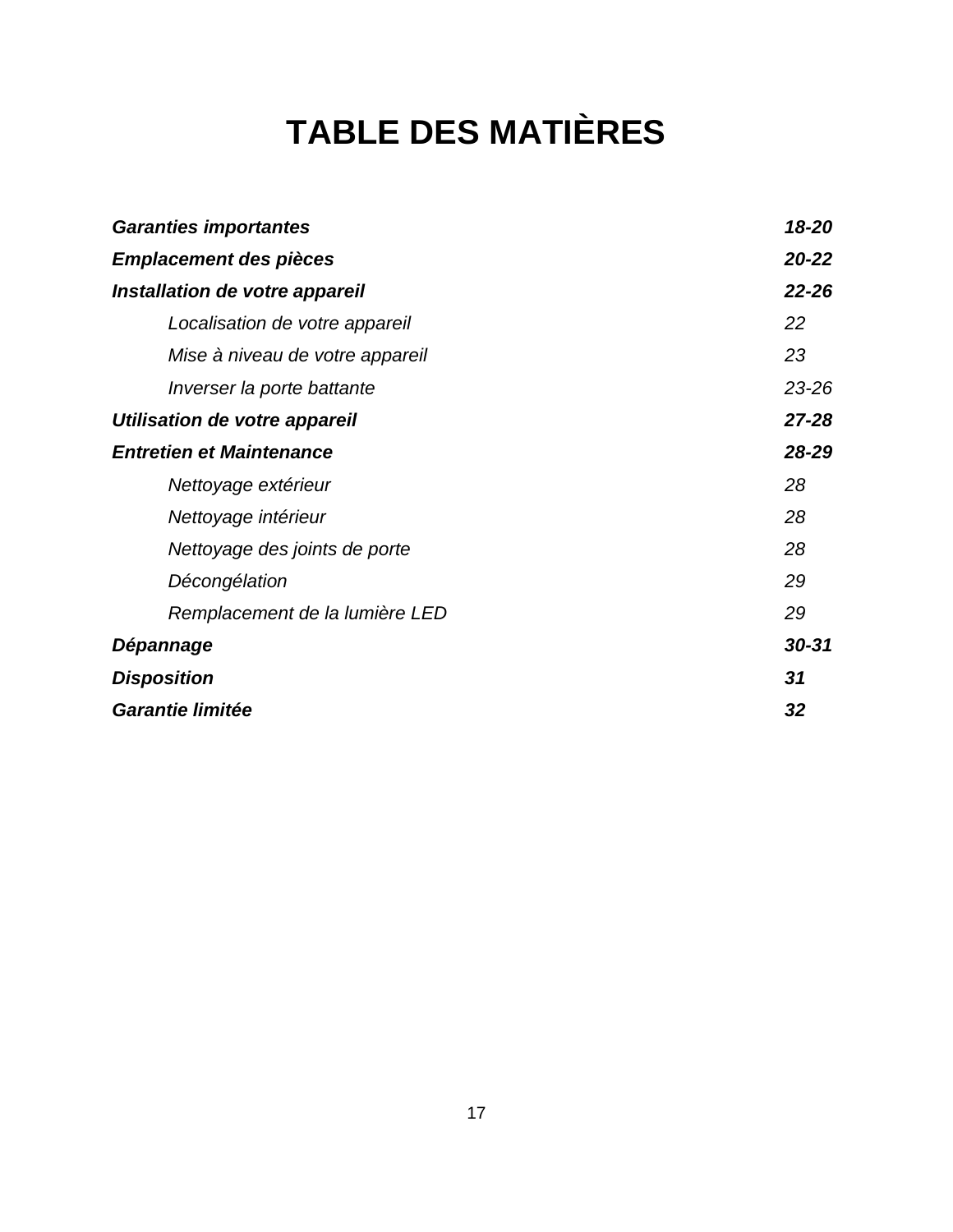### **GARANTIES IMPORTANTES**

<span id="page-17-0"></span>

Avant d'utiliser l'appareil, il doit être correctement positionné et installé telle que décrit dans ce manuel, lisez-le attentivement. Pour réduire le risque d'incendie, de choc électrique ou de blessure lors de l'utilisation de l'appareil, suivez les précautions de base, notamment les suivantes:

Cet appareil est destiné à être utilisé dans une application domestique ou similaire telle que:

- $\circ$  Zones de cuisine du personnel dans les magasins, bureaux et autres environnements de travail
- o Fermes et par les clients dans les hôtels, motels et autres environnements de type résidentiel
- o Environnements de type chambres d'hôtes
- o Restauration et applications similaires non commerciales



- N'utilisez pas d'appareils mécaniques ou tout autre moyen pour accélérer le processus de dégivrage, sauf s'ils sont approuvés par le fabricant.
- N'essayez pas de réparer l'appareil vous-même. Il est dangereux de modifier les spécifications ou de modifier ce produit de quelque manière que ce soit. Tout dommage au cordon peut provoquer un court-circuit, un incendie ou un choc électrique.
- Faites attention à ne pas endommager la tubulure du circuit frigorifique.
- Gardez les ouvertures de ventilation dans l'enceinte de l'appareil ou dans la structure intégrée sans obstacle.
- Ne placez pas trop d'aliments directement contre la sortie d'air sur la paroi arrière du réfrigérateur et du congélateur, car cela affecte une circulation d'air suffisante.
- Ne placez pas d'objets chauds près des composants en plastique de cet appareil.
- Les aliments congelés ne doivent pas être recongelés une fois décongelés.
- Ne stockez pas de boissons en bouteille ou en conserve (en particulier des boissons gazeuses) dans le compartiment congélateur. Les bouteilles et les canettes peuvent exploser.
- Pour éviter que des articles ne tombent et n'endommagent l'appareil, ne surchargez pas les balconnets de la porte et ne mettez pas trop de nourriture dans les bacs à légumes.
- Cet appareil n'est pas destiné à être utilisé par des personnes (y compris des enfants) ayant des capacités physiques, sensorielles ou mentales réduites, ou un manque d'expérience et de connaissances, sauf si elles ont reçu une supervision ou des instructions concernant l'utilisation de l'appareil par une personne responsable de leur sécurité.
- Gardez tous les emballages hors de portée des enfants pour éviter tout risque d'étouffement.
- Protégez les enfants contre les brûlures en touchant le compresseur très chaud ou à l'arrière de l'appareil.
- Ne placez pas d'objets sur l'appareil car cela pourrait provoquer des blessures en cas de chute.
- Ne laissez jamais les enfants jouer avec l'appareil en les suspendant ou en vous tenant au-dessus ou sur les portes, les étagères, les étagères et les tiroirs, etc.

### WARNING

- Pour éviter les risques toujours présents lors de l'utilisation d'un appareil électrique, nous vous recommandons de lire attentivement les instructions électriques ci-dessous:
- Déballez l'appareil et vérifiez-le. En cas de dommage évident, ne branchez pas l'appareil et contactez immédiatement le magasin où vous l'avez acheté. Conservez tous les matériaux d'emballage dans ce cas.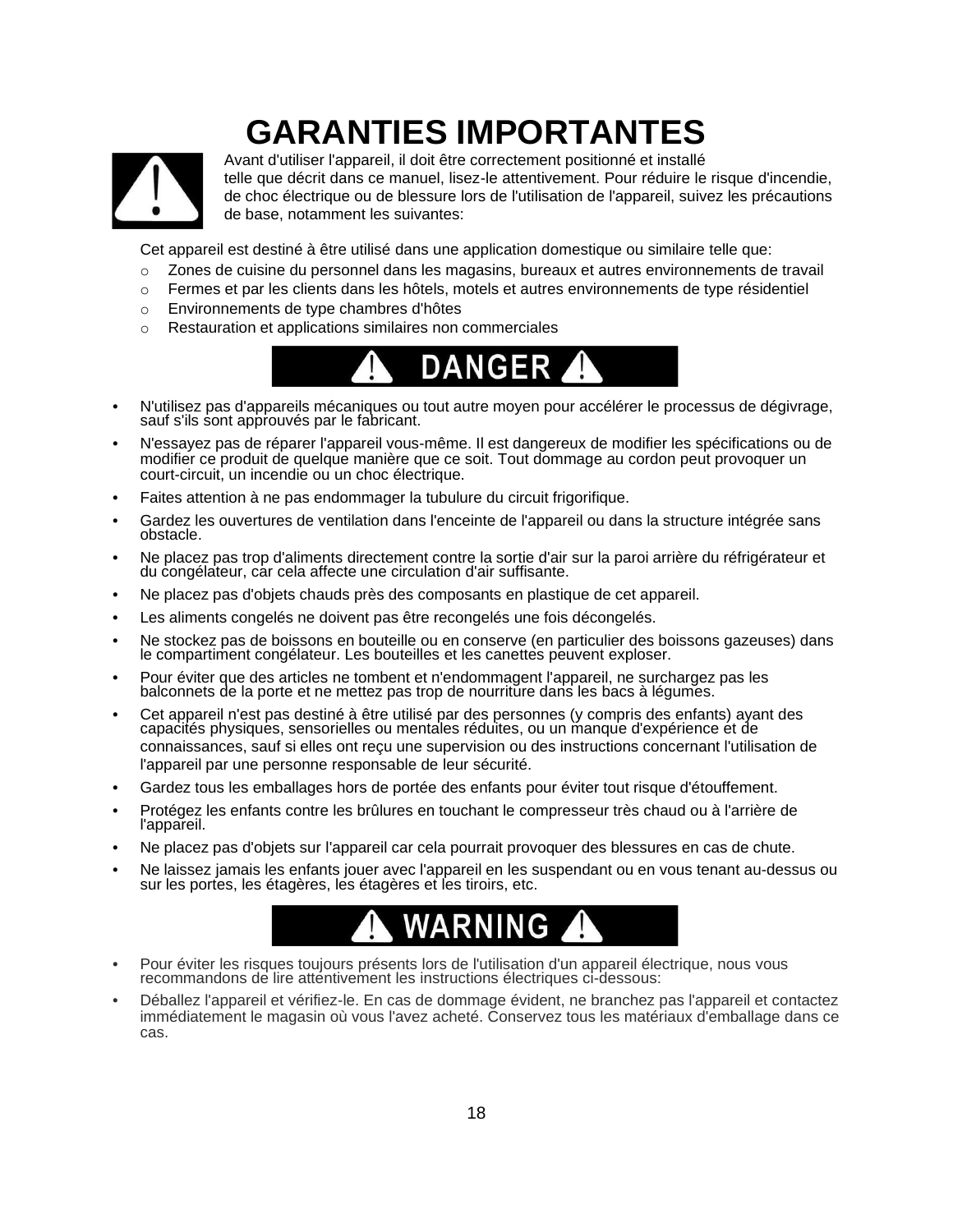- Ne stockez pas de substances explosives telles que des bombes aérosols avec un propulseur inflammable dans cet appareil.
- **AVERTISSEMENT:** connectez à l'alimentation en eau potable uniquement.
- **AVERTISSEMENT:** n'utilisez pas d'appareils mécaniques ou d'autres moyens pour accélérer le processus de dégivrage, autres que ceux recommandés par le fabricant.
- **AVERTISSEMENT:** n'endommagez pas le circuit de réfrigérant.
- **AVERTISSEMENT:** n'utilisez pas d'appareils électriques à l'intérieur des compartiments de stockage des aliments de l'appareil, sauf s'ils sont du type recommandé par le fabricant.
- **AVERTISSEMENT:** lors de l'élimination de l'appareil, ne le faites que dans un centre d'élimination des déchets agréé. Ne pas exposer à une flamme.
- Nous vous recommandons d'attendre 4 heures, avec le produit en position verticale, avant de brancher l'appareil pour permettre au réfrigérant de refluer dans le compresseur.
- La fiche principale doit être accessible lors de l'installation de l'appareil.
- Cet appareil est équipé d'une fiche à 3 broches conformément aux normes locales. La fiche à 3 broches doit pouvoir être utilisée dans toutes les maisons équipées de prises, conformément aux spécifications en vigueur.
- N'utilisez pas de rallonges ou de prises multiples, ce qui pourrait entraîner une surcharge des circuits de câblage et provoquer un incendie. Branchez toujours votre appareil sur sa propre prise électrique individuelle, dont la tension nominale correspond à la plaque signalétique.

#### *ATTENTION: Si le cordon d'alimentation est endommagé, il doit être remplacé par le fabricant, son agent de service ou une personne de qualification similaire afin d'éviter tout danger.*

- Assurez-vous que la fiche n'est pas écrasée ou endommagée. Sinon, cela peut provoquer un courtcircuit, un choc électrique, une surchauffe et même un incendie.
- NE PAS insérer la fiche principale si la prise est lâche. Il existe un risque de choc électrique ou d'incendie.
- Éteignez l'appareil et débranchez-le de l'alimentation principale avant de nettoyer ou de déplacer l'appareil.
- Ne débranchez jamais l'appareil en tirant sur le cordon électrique. Saisissez toujours fermement la fiche et tirez-la tout droit pour éviter d'endommager le cordon d'alimentation.
- N'utilisez pas l'appareil sans que le couvercle de l'éclairage intérieur ne soit installé.
- Tous les composants électriques doivent être remplacés ou réparés par un électricien qualifié ou un technicien de maintenance agréé.
- N'utilisez pas d'appareils électriques, tels que des sorbetières, à l'intérieur des compartiments de stockage des aliments de l'appareil, sauf s'ils sont approuvés par le fabricant.
- Cet appareil est sans CFC et HFC et contient de petites quantités d'isobutane (R600a) qui est respectueux de l'environnement, mais inflammable. Il n'endommage pas la couche d'ozone et n'augmente pas l'effet de serre. Lors du transport et de l'installation de l'appareil, il faut veiller à ce qu'aucune partie du système de refroidissement ne soit endommagée. Une fuite de liquide de refroidissement peut s'enflammer et endommager les yeux.
- En cas de dommages:
	- o Évitez les flammes nues et tout ce qui crée une étincelle,
	- o Se déconnecter de la ligne électrique,
	- o Aérez la pièce dans laquelle se trouve l'appareil pendant plusieurs minutes, et
	- o Contactez le service après-vente pour obtenir des conseils.
- Plus il y a de liquide de refroidissement dans un appareil, plus la pièce dans laquelle il doit être installé est grande. En cas de fuite, si l'appareil est dans une petite pièce, il y a un risque de formation de gaz combustibles. Pour chaque once de liquide de refroidissement, au moins 325 pieds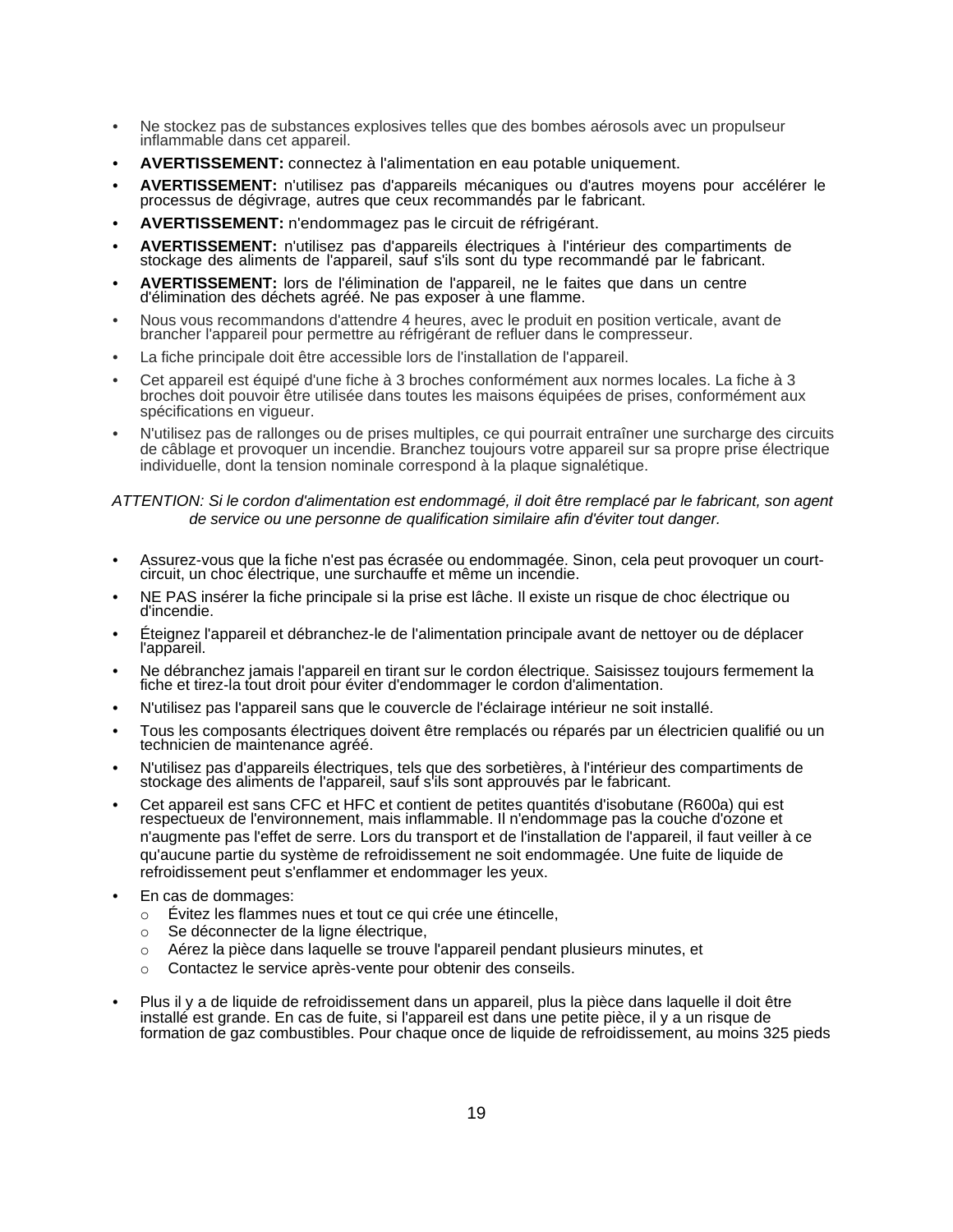cubes d'espace sont requis. La quantité de liquide de refroidissement dans l'appareil est indiquée sur la plaque signalétique à l'arrière de l'appareil. Il est dangereux pour quiconque autre qu'un technicien agréé d'effectuer des réparations ou des réparations sur cet appareil.

- Faites très attention lors de la manipulation, du déplacement et de l'utilisation de l'appareil afin d'éviter d'endommager la tubulure de réfrigérant ou d'augmenter le risque de fuite.
- Le remplacement des pièces et l'entretien doivent être effectués par du personnel de service autorisé par l'usine afin de minimiser le risque d'allumage possible en raison de pièces incorrectes ou d'un mauvais entretien.

#### Risque de piégeage d'enfants! DANGER:

Le piégeage et la suffocation des enfants ne sont pas des problèmes du passé. Les électroménagers jetés ou abandonnés sont toujours dangereux, même s'ils "resteront dans le garage pendant quelques jours".

#### Avant de jeter votre ancienne machine à glaçons ou tout autre appareil:

- > Retirez la porte door
- > Laissez les étagères en place afin que les enfants ne puissent pas

### <span id="page-19-0"></span>**EMPLACEMENT DES PIÈCES**

- 1. Lieu du panneau de commande
- 2. Cabinet
- 3. Interrupteur de la porte
- 4. Porte-bouteilles
- 5. Étagère en verre
- 6. Canal de ventilation
- 7. Couvercle du bac à légumes
- 8. Couvercle du bac
- 9. Bac à glaçons torsadé
- 10. Tiroir supérieur congelé
- 11. Tiroir du congélateur central
- 12. Tiroir du congélateur inférieur
- 13. Pied inférieur réglable
- 14. Rouleau
- 15. Porte de congélateur
- 16. Joint de congélateur
- 17. Joint de réfrigérateur
- 18. Porte de réfrigérateur
- 19. Panier inférieur
- 20. Petit panier

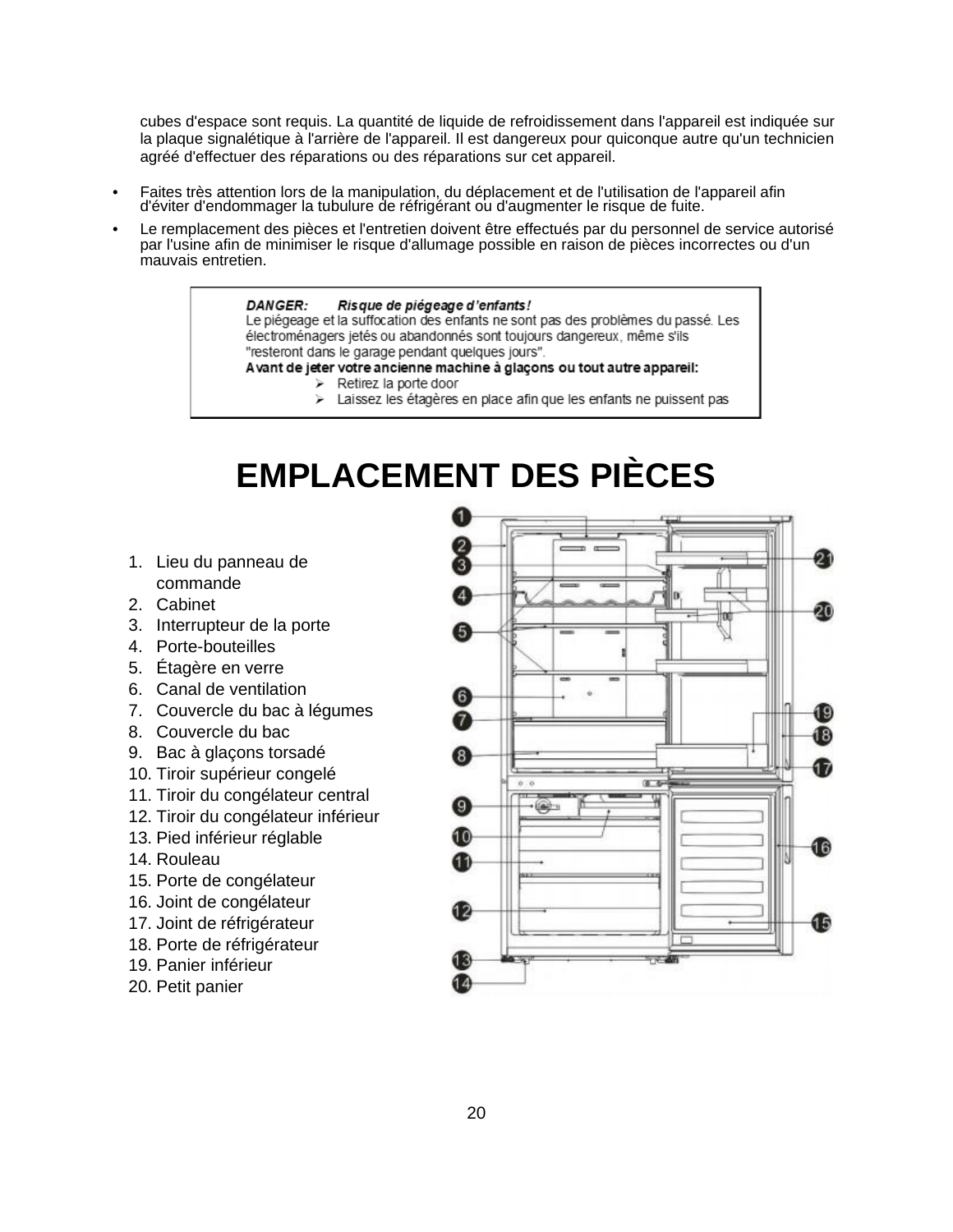#### **NOTES:**

En raison de modifications incessantes de nos produits, votre réfrigérateur peut être légèrement différent de ce manuel d'utilisation, mais ses fonctions et méthodes d'utilisation restent les mêmes.

Pour obtenir la meilleure efficacité énergétique de ce produit, veuillez placer toutes les étagères, tiroirs et paniers dans leur position d'origine, comme illustré ci-dessus.

### **l'Étagère de porte**

Ce support est adapté au stockage de liquides en conserve, de boissons en bouteille et d'aliments emballés. Ne placez pas trop d'objets lourds dans ces racks.

#### **Chambre de réfrigérateur d'étagère**

Les étagères du réfrigérateur peuvent être retirées pour le nettoyage.



Le bac à légumes est adapté pour le stockage de légumes et de fruits. Tirez le bac à légumes dans un mouvement horizontal. Inclinez le tiroir vers le haut pour le retirer.



#### **Chambre de congélation**

La chambre de congélation convient au stockage des aliments devant être congelés, tels que la viande ou la crème glacée.

*ATTENTION: Ne fermez jamais la porte du congélateur lorsque les tiroirs, le support d'installation ou le bac à glaçons sont sortis, car cela pourrait endommager l'appareil. Assurez-vous que les bouteilles de boisson ne sont pas laissées dans le congélateur plus longtemps que nécessaire, car le gel du liquide peut provoquer la rupture de la bouteille.*

#### **Bac à glaçons torsadé**

Le bac à glace rotatif produit et stocke des glaçons.

- 5. Retirez le bac à glaçons du support d'installation.
- 6. Remplissez d'eau en dessous du repère de niveau maximum.
- 7. Placez le bac à glaçons rempli dans le support.
- 8. Attendez (environ 3 heures) et lorsque la glace est gelée, tournez les boutons dans le sens des aiguilles d'une montre. La glace tombera dans la glacière ci-dessous.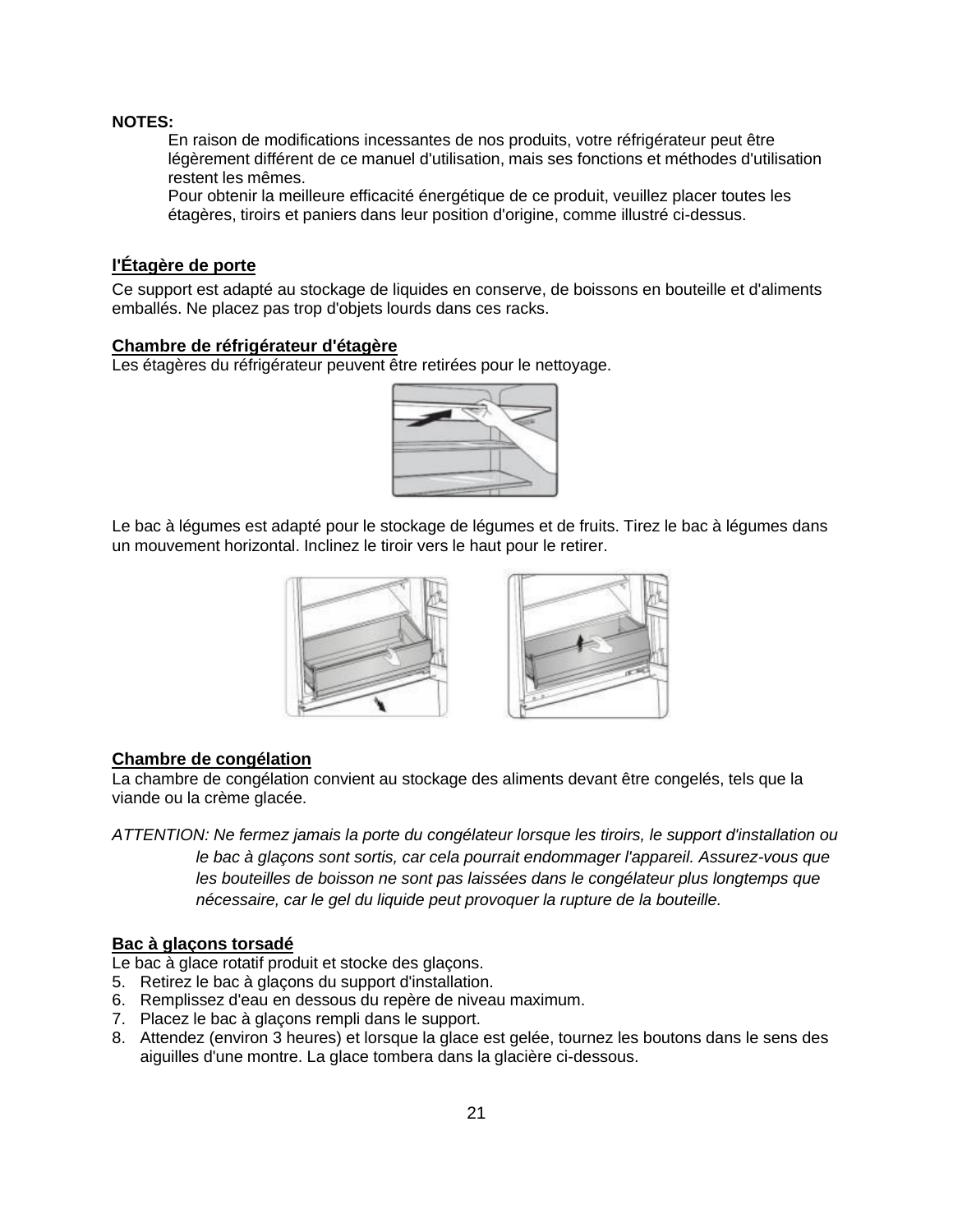



### <span id="page-21-0"></span>**INSTALLATION DE VOTRE APPAREIL**

Pour une installation correcte, ce réfrigérateur doit être placé sur une surface plane en matériau dur de la même hauteur que le reste du revêtement de sol. La surface doit être suffisamment solide pour supporter un réfrigérateur entièrement chargé.

Les rouleaux ne sont pas des roulettes et ne doivent être utilisés que pour un mouvement vers l'avant ou vers l'arrière. Le déplacement latéral du réfrigérateur peut endommager votre sol et les rouleaux.

### <span id="page-21-1"></span>**Localisation de votre appareil**

Afin d'améliorer l'efficacité du système de refroidissement et d'économiser de l'énergie, il est nécessaire de maintenir une bonne ventilation autour de l'appareil pour la dissipation de la chaleur. Pour cette raison, un espace libre suffisant doit être disponible autour du réfrigérateur.

- Gardez l'appareil à l'abri de la lumière directe du soleil, de la pluie ou du gel. Assurez-vous que l'appareil est placé loin des sources de chaleur, telles que les cuisinières, les incendies ou les radiateurs.
- Évitez de placer l'appareil dans un endroit sec pour éviter l'humidité.

**NOTE:** Avant de brancher l'appareil à la source d'alimentation, laissez-le debout pendant quatre heures pour permettre au réfrigérant de refluer dans le compresseur.

- Cet appareil est destiné à une installation encastrée, mais il peut également être installé comme autonome. Une fois installé intégré, veuillez permettre ces dégagements minimaux pour assurer le meilleur fonctionnement et une bonne ventilation:
	- $\circ$  1/4"sur un côté (et encore plus d'espace sur le côté charnière pour permettre aux portes de s'ouvrir plus largement que leur largeur pour faciliter le retrait des étagères et des bacs de rangement)
	- o 2"à l'arrière
	- $\circ$  1/4"en haut

*ATTENTION: Assurez-vous que le flux d'air au bas de l'appareil n'est pas bloqué.*

Placez l'appareil dans une pièce dont la température ambiante est comprise entre 55 °F et 110 °F. Le réfrigérateur peut ne pas fonctionner correctement s'il est laissé à des températures supérieures ou inférieures à la plage de températures indiquée.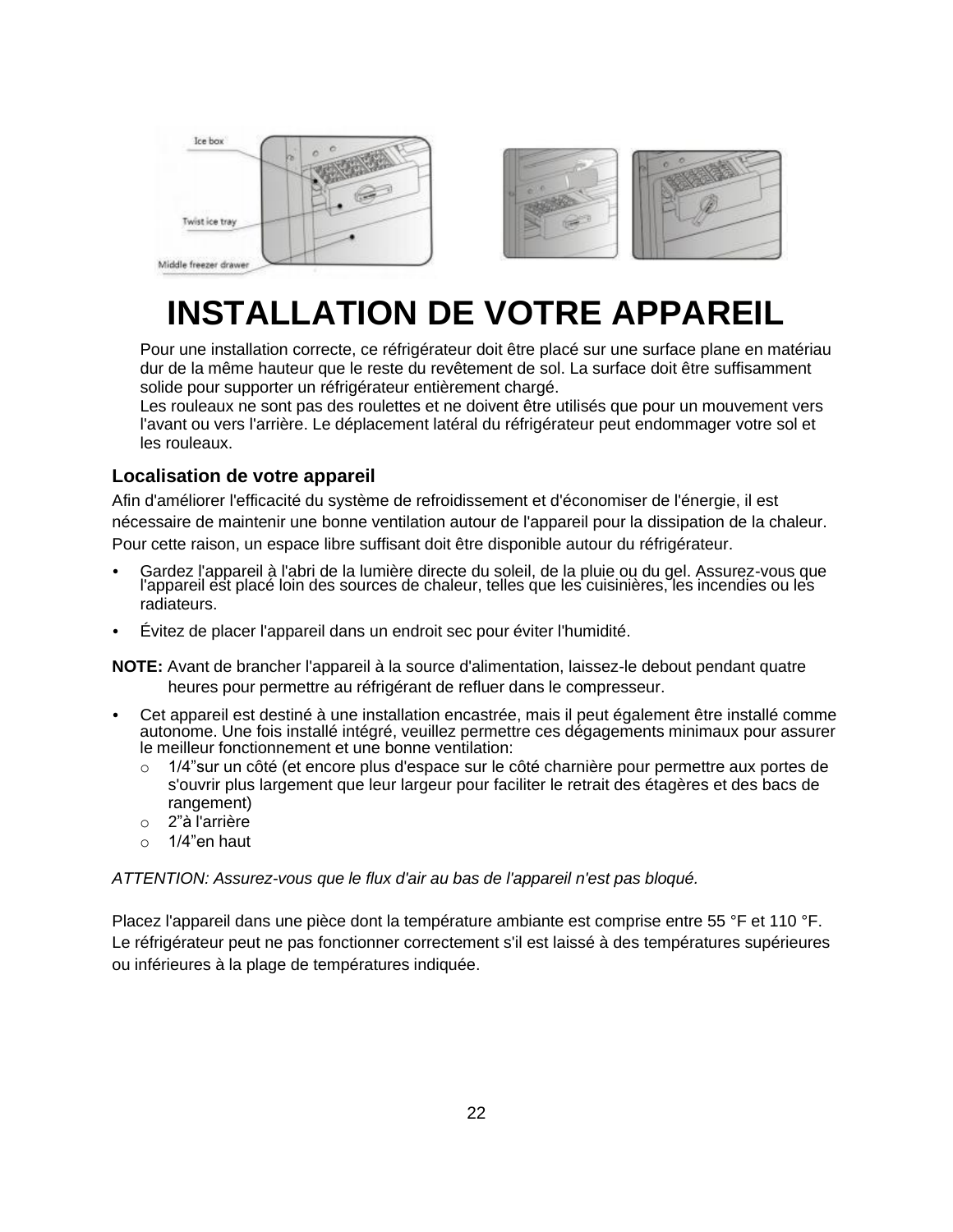### <span id="page-22-0"></span>**Mise à niveau de votre appareil**

Pour une mise à niveau et une circulation d'air suffisantes dans la partie arrière inférieure de votre appareil, les pieds inférieurs peuvent être ajustés. Vous pouvez les ajuster manuellement à la main ou en utilisant une clé de taille appropriée.

**NOTE:** Pour permettre aux portes de se fermer automatiquement, inclinez l'appareil vers l'arrière de 10 à 15 mm (1/3"- 2/3").

### <span id="page-22-1"></span>**Inverser la porte battante**

*ATTENTION: Lors de l'inversion de la porte, l'appareil ne doit pas être connecté à la source d'alimentation. Assurez-vous que l'appareil n'est pas branché avant d'inverser la porte.*

Le côté auquel la porte s'ouvre peut être changé du côté droit (tel que fourni) au côté gauche, du désir.

**NOTE:** Vous devrez peut-être poser le réfrigérateur sur le dos pour accéder à la base. Veillez à le poser sur un emballage en mousse souple ou un matériau similaire pour éviter d'endommager l'arrière du réfrigérateur.

Pour inverser le sens de l'ouverture de la porte, procédez comme suit:

17. Mettez le réfrigérateur en position verticale. Ouvrez la porte et retirez tous les balconnets de porte, puis fermez la porte.





18. Retirez le cache de charnière supérieur droit du haut de l'armoire. Retirez les 3 vis qui sont utilisées pour fixer la partie supérieure droite de la charnière (voir l'illustration ci-dessous) et démontez les parties de la charnière.



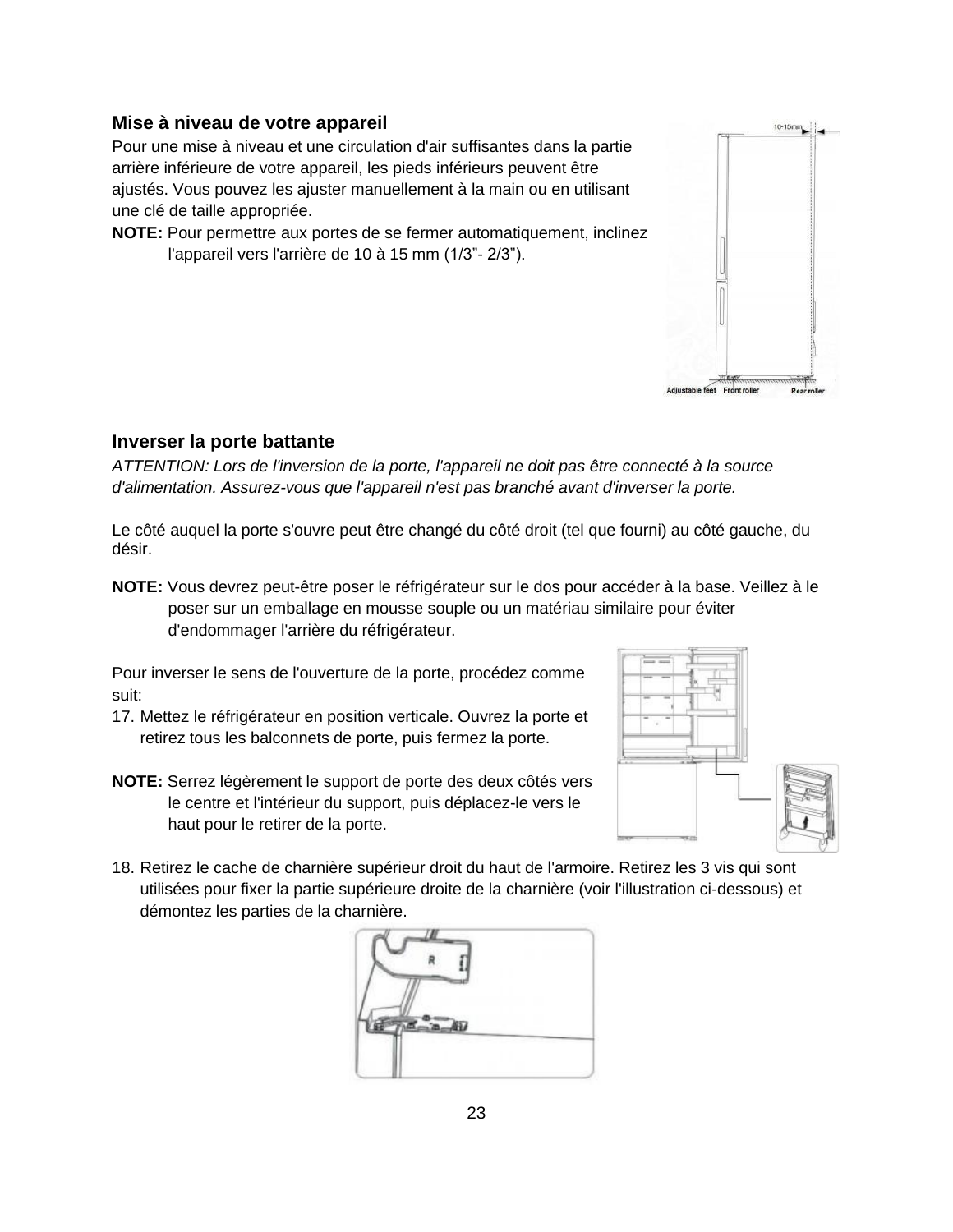19. Retirez le cache-vis du coin avant gauche de l'armoire avec un tournevis à tête plate et installez le cache-vis droit dans le coin avant droit. Placez le couvercle de charnière supérieur (à droite) et la partie de charnière supérieure (à droite) dans le sac en plastique fourni avec votre appareil.



- 20. Retirez la porte supérieure de la charnière centrale en soulevant délicatement la porte vers le haut.
- 21. Placez la porte supérieure sur une surface lisse, panneau vers le haut.
- 22. Desserrez la vis auto-taraudeuse et retirez le bloc d'arrêt et la butée de porte. Installez la butée de porte de remplacement (gauche) fournie (dans le sac en plastique) et le bloc d'arrêt gauche sur le côté gauche, à l'aide des vis auto-taraudeuses. Gardez la butée de porte et le bloc d'arrêt droit pour une utilisation future.



23. Utilisez la clé Allen (fournie dans le sac en plastique) pour desserrer les vis utilisées pour fixer la charnière centrale droite et retirez la charnière centrale droite. Retirez ensuite la porte inférieure.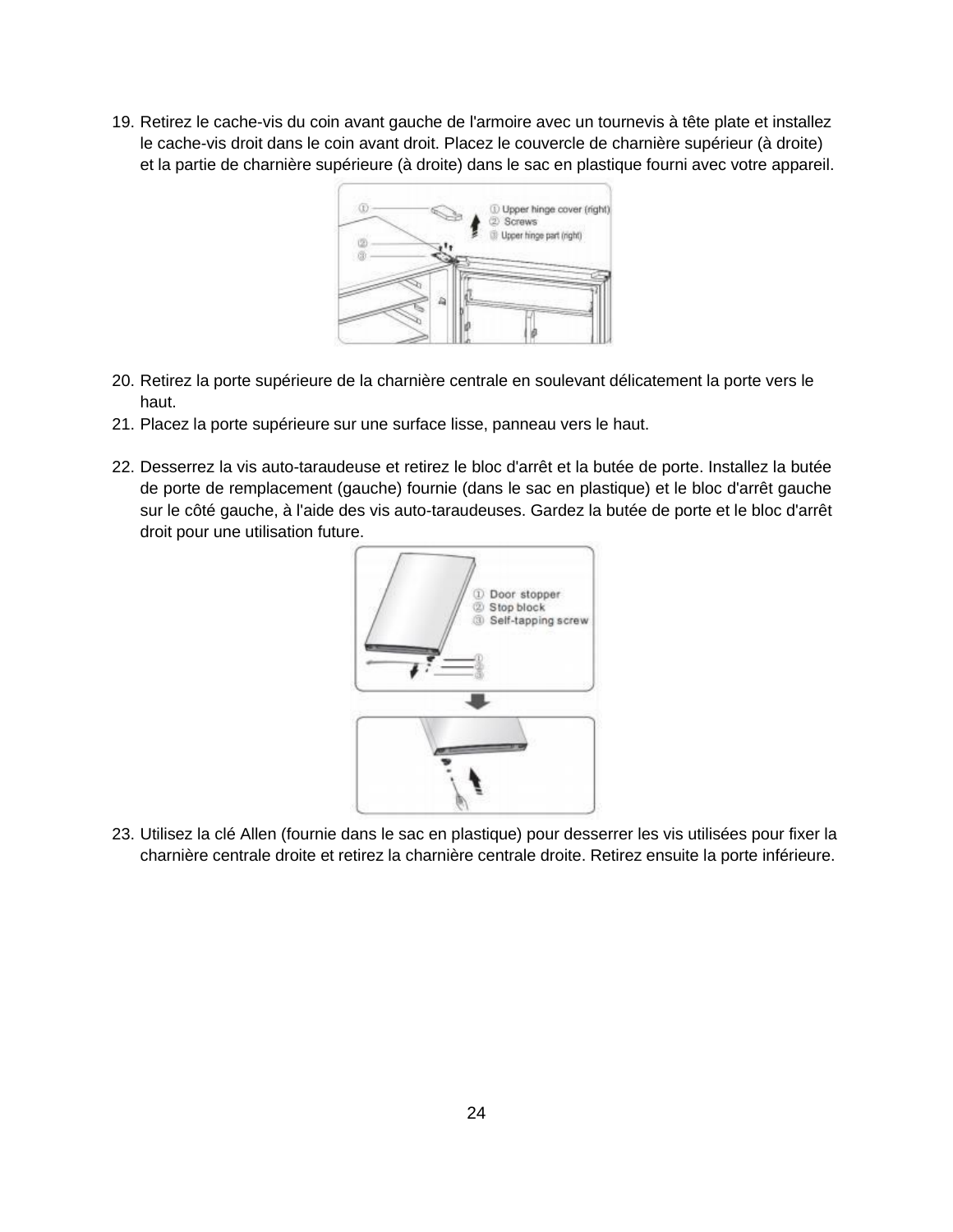

- 24. Placez la porte inférieure sur une surface lisse, panneau vers le haut. Desserrez la vis autotaraudeuse et retirez le bloc d'arrêt et la butée de porte.
- 25. 9. Installez la butée de porte de remplacement (fournie dans le sac en plastique) et le bloc d'arrêt gauche sur le côté gauche avec les vis auto-taraudeuses. Gardez la butée de porte et le bloc d'arrêt droit pour une utilisation future.



26. Changez les couvercles des trous de vis et vissez la plaque de recouvrement centrale de gauche à droite (comme illustré ci-dessous).



- 27. Couchez soigneusement le réfrigérateur vers l'arrière. Retirez les pieds réglables (à droite). Retirez les trois vis auto-taraudeuses de la partie charnière inférieure (droite). Desserrez l'axe de la charnière inférieure, puis installez-le sur le site du trou inversé et serrez-le en position (changez-le dans la partie gauche).
- 28. Retirez la partie charnière inférieure du coin inférieur gauche de l'armoire, puis fixez-la avec trois vis auto-taraudeuses.
- 29. Installez les pieds inférieurs réglables en bas à gauche et en bas à droite de l'armoire.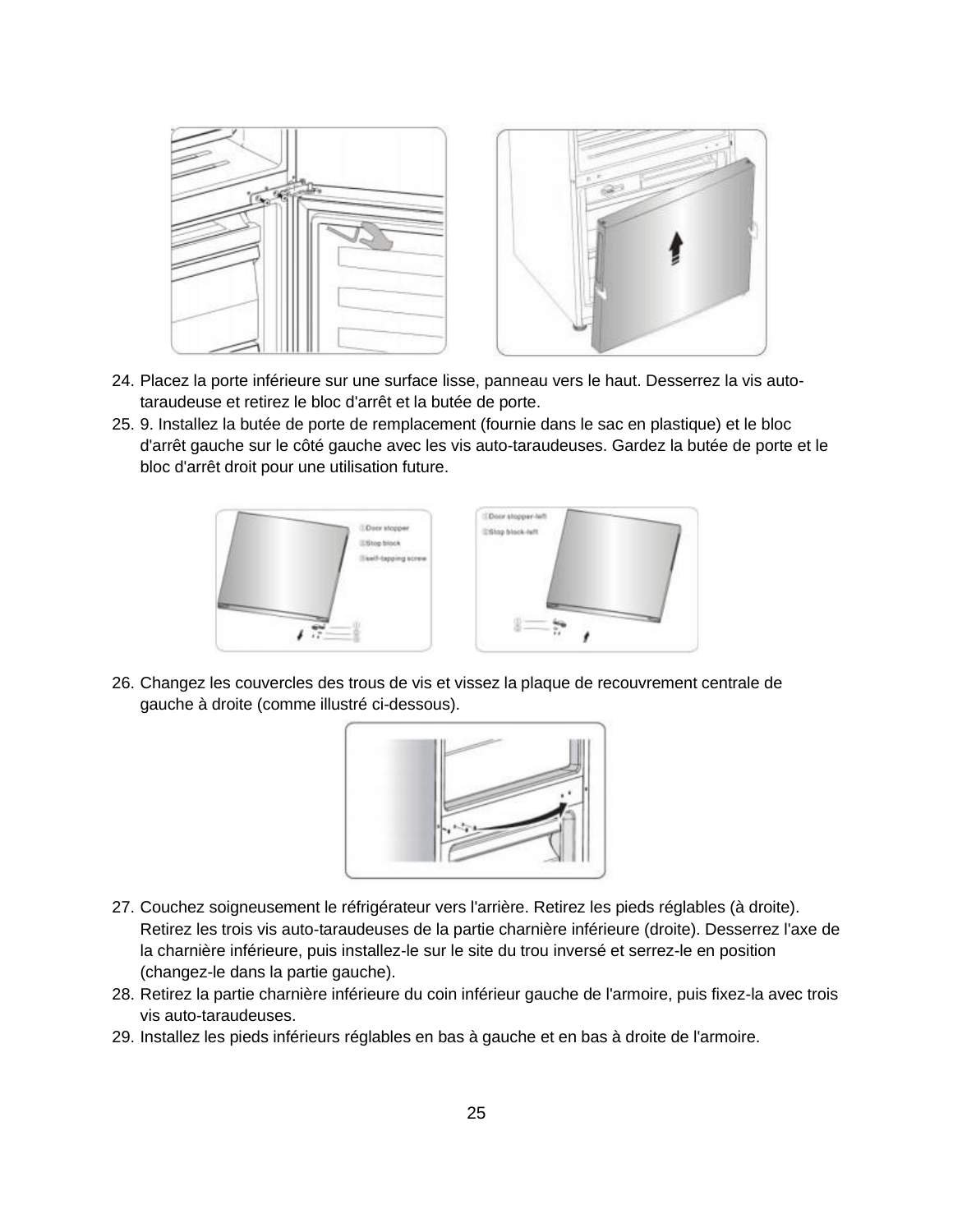

30. Tenez le réfrigérateur à la verticale et insérez délicatement la porte inférieure sur l'axe de charnière, et maintenez la porte en position. Installez la charnière centrale gauche (fournie dans le sac en plastique), en vous assurant que la porte inférieure est bien fixée





31. Insérez soigneusement la porte supérieure sur l'axe de charnière du milieu et maintenez la porte en position. Déplacez la porte supérieure dans une position appropriée, ajustez la charnière supérieure gauche (fournie dans le sac en plastique) et la porte supérieure, puis insérez l'axe de charnière dans le trou de charnière en haut et la porte pour fixer la porte en place. Fixez ensuite la partie supérieure de la charnière avec des vis. Veillez à tenir la porte supérieure avec votre main lors de l'installation.



32. Installez la pièce du capteur de température sur le couvercle de charnière gauche. Assemblez le couvercle de charnière gauche (fourni dans le sac en plastique) pour correspondre à la charnière, installez les balconnets de porte à leur position d'origine. Gardez le cache de charnière droit avec l'appareil pour une utilisation future.

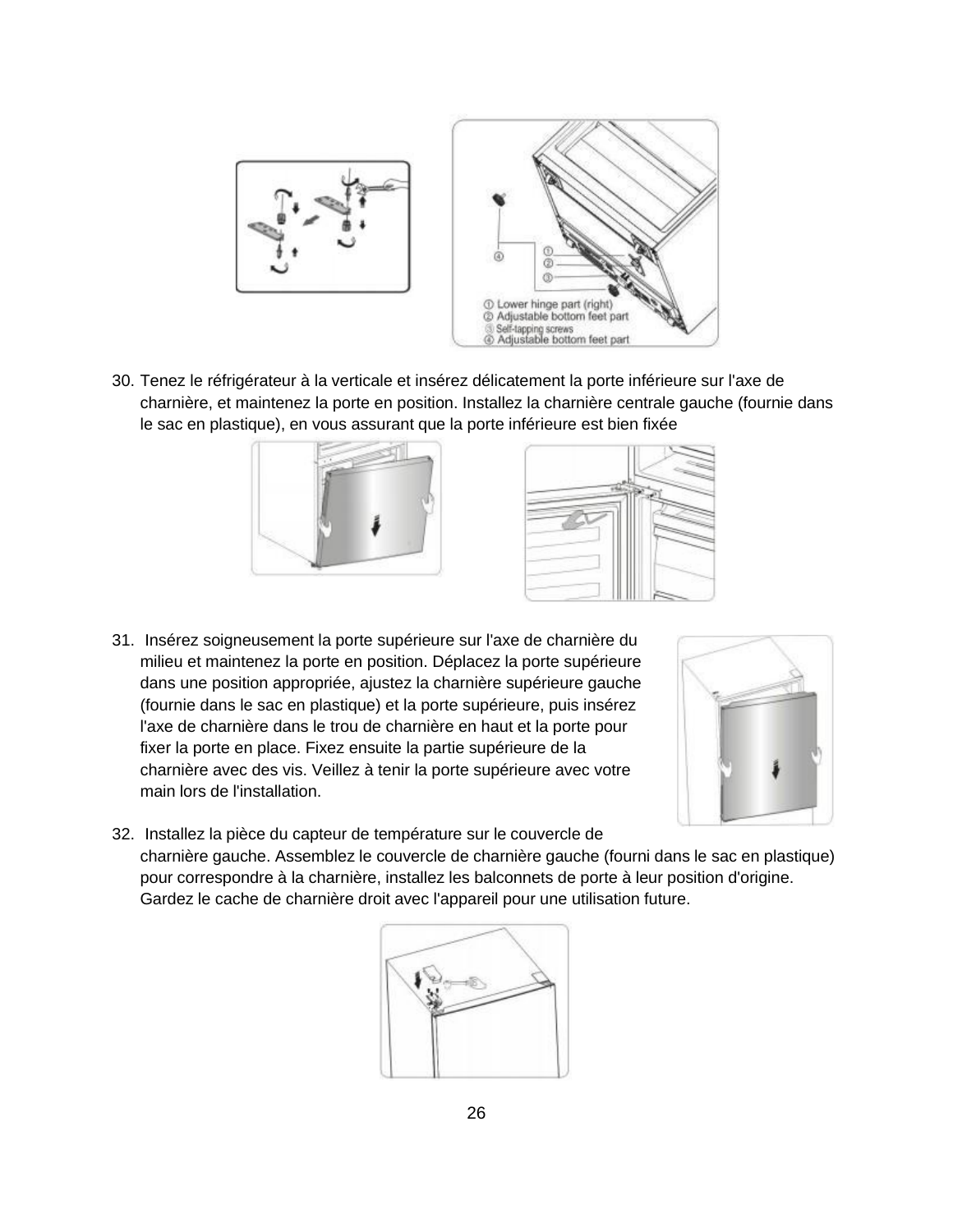### **UTILISATION DE VOTRE APPAREIL**

### <span id="page-26-0"></span>**Panneau de configuration**

| Freezer 5 1 -2 -8 -11 - ※ ■ ■ ■ ■ ■ ■ 36 37 39 43 46 <del>- Fridge</del> |  |  |  |  |  |  |  |
|--------------------------------------------------------------------------|--|--|--|--|--|--|--|
|                                                                          |  |  |  |  |  |  |  |

Nous recommandons que lorsque vous démarrez votre réfrigérateur pour la première fois, la température du réfrigérateur soit réglée à 39 °F et celle du congélateur à -2 °F. Si vous souhaitez modifier la température, suivez les instructions ci-dessous.

**NOTE:** Lorsque vous définissez une température, vous définissez une température moyenne pour l'ensemble de l'armoire du réfrigérateur. Les températures à l'intérieur de chaque compartiment peuvent varier de la température affichée sur le panneau, selon la quantité de nourriture que vous stockez et l'endroit où vous les placez. La température ambiante peut également affecter la température réelle à l'intérieur de l'appareil.

### **Réfrigérateur**

| ۰ |
|---|
|   |

Appuyez sur la partie centrale du bouton pour régler la température du réfrigérateur entre 36 °F et 45 °F, selon les besoins. Le panneau de commande affichera les chiffres correspondants selon la séquence suivante:

$$
\bigoplus_{46\text{ }T\text{ }-43\text{ }T} \bigoplus_{46\text{ }T\text{ }-43\text{ }T} \bigoplus
$$

### **Congélateur**

| رسم<br>н<br>۰ |
|---------------|
|               |

Appuyez sur la partie centrale du bouton pour régler la température du congélateur entre 5 °F et -11 °F, au besoin. Le panneau de commande affichera les chiffres correspondants selon la séquence suivante:



### **Super Freeze**

Super Freeze abaissera rapidement la température à l'intérieur du congélateur afin que les aliments gèlent plus rapidement. Cela peut retenir les nutriments des aliments et les garder frais plus longtemps.

Appuyez sur la partie centrale du bouton pendant 3 secondes pour activer la fonction de super congélation. La lumière  $\mathfrak{B}$  sera allumée.

Le super congélateur s'éteint automatiquement après 52 heures.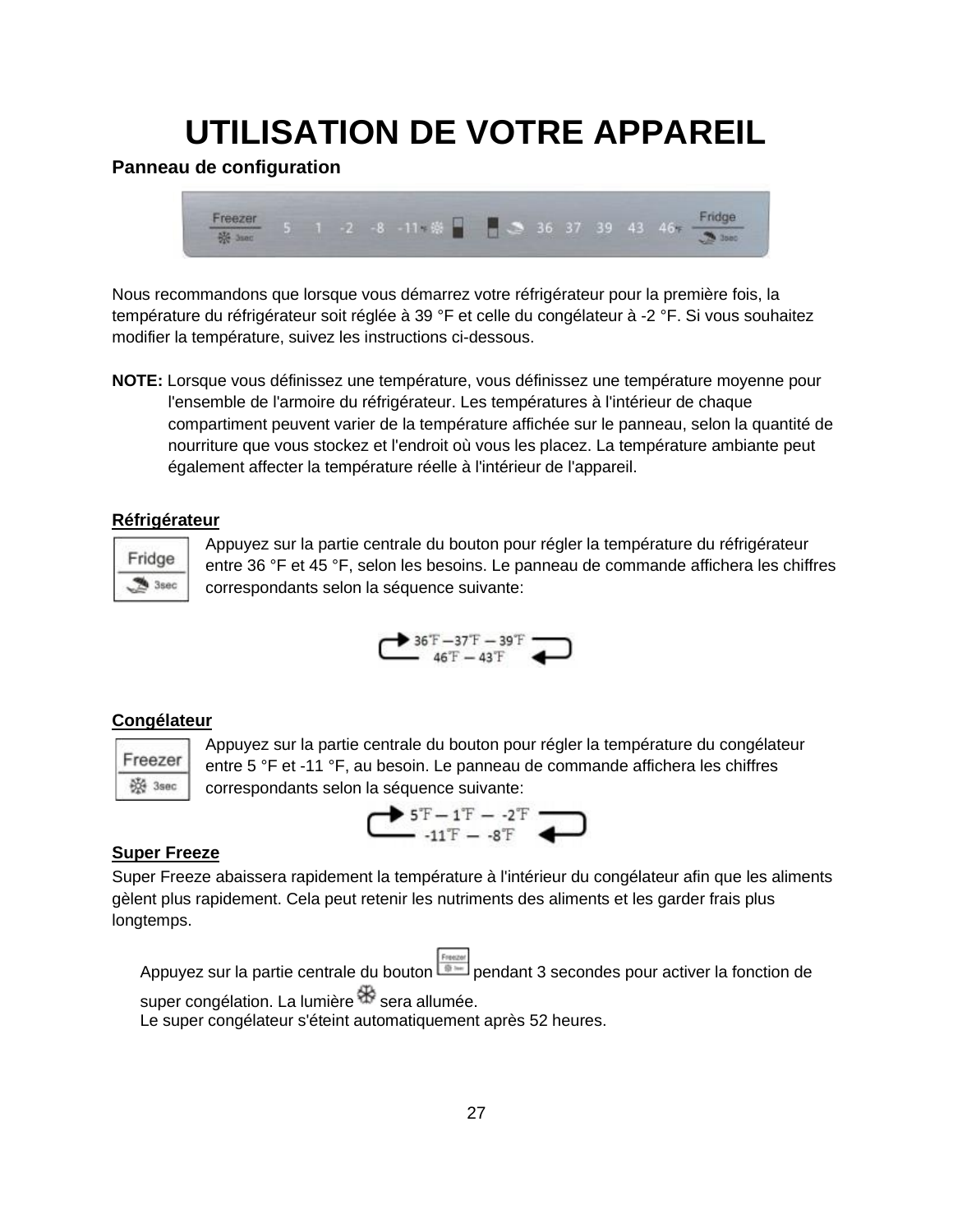Lorsque la fonction de super congélation est activée, vous pouvez désactiver la fonction de

super congélation en appuyant sur la partie centrale du bouton **et du** et le réglage de la température du congélateur reviendra au réglage précédent.

#### **Vacances**

Si vous devez vous absenter pendant une longue période, vous pouvez activer cette fonction en

appuyant sur la partie centrale du bouton pendant 3 secondes jusqu'à ce que le voyant s'allume. Lorsque la fonction vacances est activée, la température du réfrigérateur passe automatiquement à 59 °F pour minimiser la consommation d'énergie. Important! Ne conservez aucun aliment au réfrigérateur pendant cette période. Lorsque la fonction vacances est activée, vous pouvez la désactiver en appuyant sur la partie centrale du bouton. Le réglage de la température du réfrigérateur reviendra au réglage précédent.

### **NETTOYAGE ET ENTRETIEN**

*ATTENTION: L'appareil ne doit pas être connecté à la source d'alimentation pendant le nettoyage car il existe un risque de choc électrique. Avant le nettoyage, éteignez l'appareil et débranchez l'appareil.*

Il est recommandé de nettoyer régulièrement l'appareil (intérieur et extérieur) au moins tous les deux mois.

### <span id="page-27-0"></span>**Nettoyage extérieur**

Essuyez le panneau de commande avec un chiffon propre et doux.

Vaporisez un détergent doux sur le chiffon de nettoyage au lieu de vaporiser directement sur la surface de l'appareil. Cela permet d'assurer une distribution uniforme de l'humidité à la surface. Nettoyez les portes, les poignées et les surfaces de l'armoire avec un détergent doux, puis essuyez avec un chiffon doux.

*ATTENTION: N'utilisez pas d'objets pointus pour nettoyer l'appareil, car ils risquent de rayer la surface. N'utilisez pas de diluant, de détergent pour voiture, de Clorox, d'huile éthérée, de nettoyants abrasifs ou d'un solvant organique, tel que le benzène, pour le nettoyage. Ces produits peuvent endommager la surface de l'appareil et provoquer un incendie.*

### <span id="page-27-1"></span>**Nettoyage intérieur**

Nettoyez régulièrement l'intérieur de l'appareil. Il sera plus facile à nettoyer avec moins d'articles stockés à l'intérieur. Essuyez l'intérieur du réfrigérateur-congélateur avec une solution faible de bicarbonate de soude et d'eau, puis rincez à l'eau tiède à l'aide d'une éponge ou d'un chiffon essoré. Essuyez complètement avant de replacer les étagères et les paniers. Séchez soigneusement toutes les surfaces et les pièces amovibles avant de les remettre en place.

### <span id="page-27-2"></span>**Nettoyage des joints de porte**

Gardez les joints de porte propres. Les aliments et les boissons collants peuvent faire coller les joints de la porte à l'armoire et les déchirer lorsque la porte est ouverte. Lavez le joint avec un détergent doux et de l'eau tiède. Rincez et séchez-le soigneusement après le nettoyage.

*ATTENTION: Ce n'est qu'après que les joints de porte sont complètement secs que l'appareil doit être rallumé et rebranché sur la source d'alimentation.*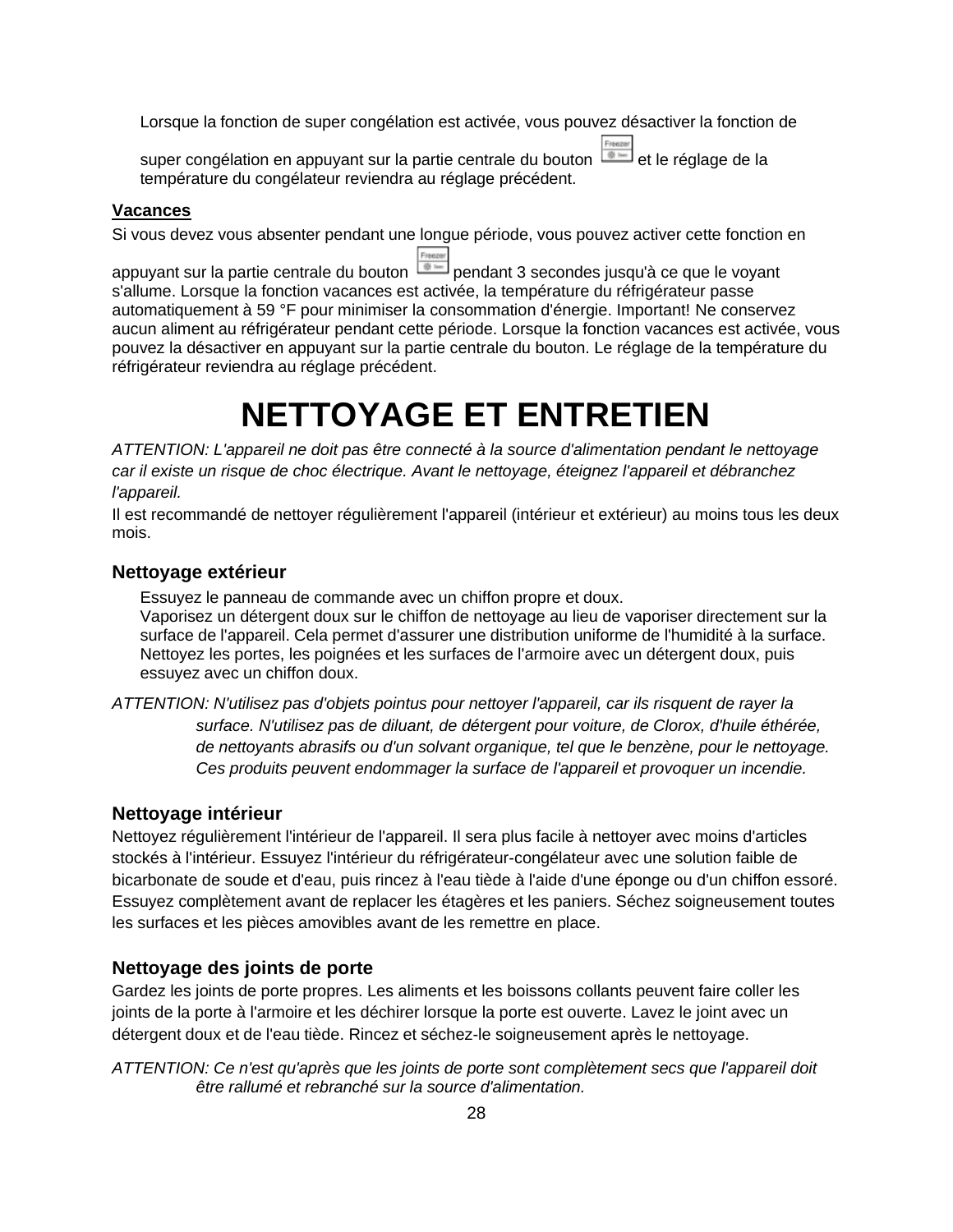### <span id="page-28-0"></span>**Décongélation**

Bien que cet appareil se dégivre automatiquement, une couche de givre peut s'accumuler sur les parois intérieures du compartiment congélateur si la porte du congélateur est ouverte trop fréquemment ou maintenue ouverte trop longtemps. Si le givre est trop épais, choisissez un moment où le congélateur est presque vide et procédez comme suit:

- 3. Retirez tous les paniers de nourriture ou de rangement existants, débranchez l'appareil de la source d'alimentation et laissez les portes ouvertes. Aérez bien la pièce pour accélérer ce processus.
- 4. Une fois le dégivrage terminé, nettoyez votre congélateur comme décrit ci-dessus.

*ATTENTION: N'utilisez pas d'objets pointus pour retirer le givre du compartiment congélateur. Ce n'est que lorsque l'intérieur est complètement sec que l'appareil doit être rallumé et rebranché sur la source d'alimentation.*

### <span id="page-28-1"></span>**Remplacement de la lumière LED**

La lumière LED ne doit être remplacée que par une personne compétente. Si le voyant LED est endommagé, contactez le service d'assistance téléphonique pour obtenir de l'aide. Pour remplacer la lumière LED, procédez comme suit:

- 5. Débranchez l'appareil.
- 6. Retirez le couvercle de la lampe en poussant vers le haut et vers l'extérieur.
- 7. Tenez le couvercle LED d'une main et tirez-le avec l'autre main tout en appuyant sur le loquet du connecteur.
- *8.* Remplacez la lumière LED et enclenchez-la correctement en place.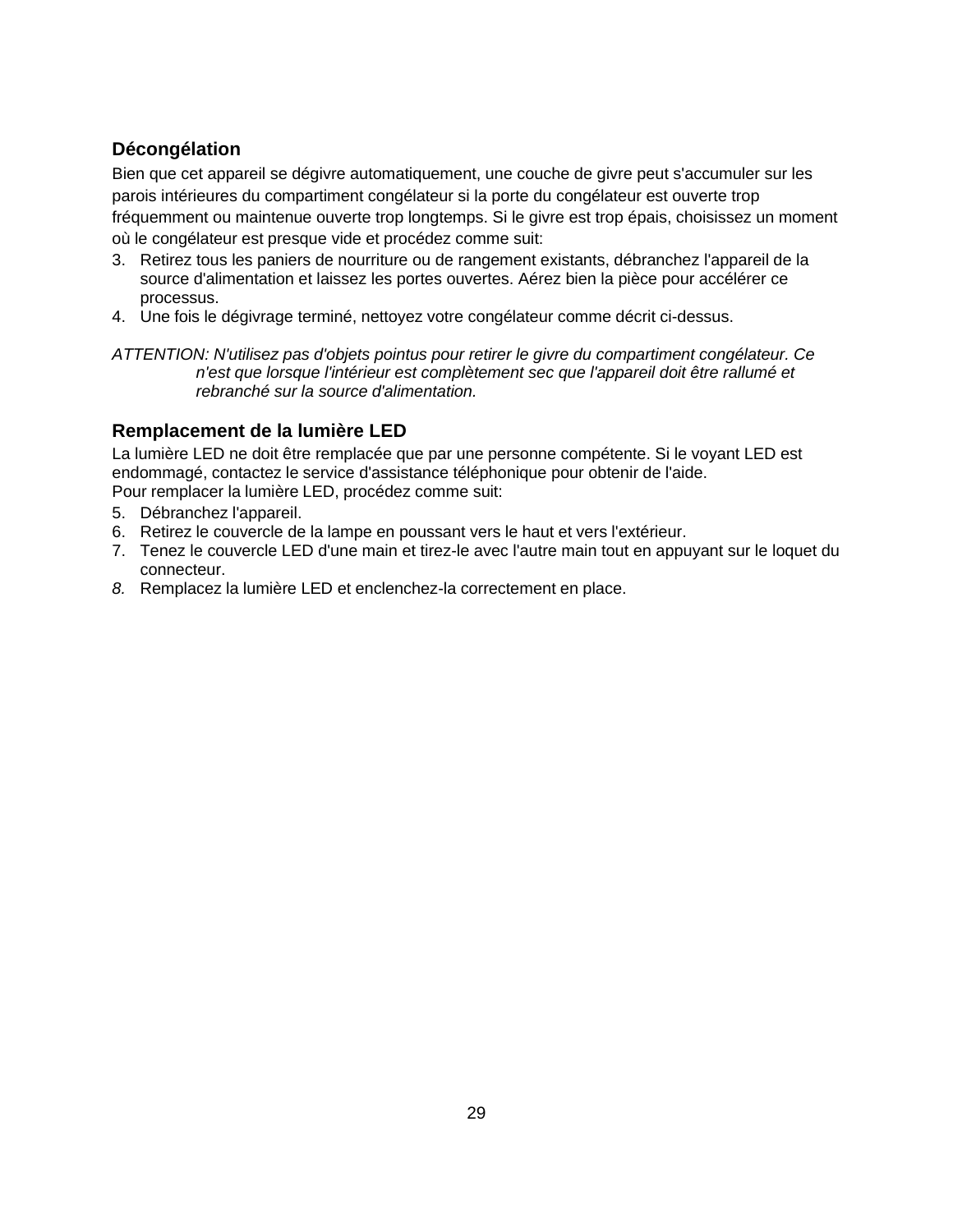# **DÉPANNAGE**

<span id="page-29-0"></span>Si vous rencontrez un problème avec votre appareil ou si vous craignez que l'appareil ne fonctionne pas correctement, vous pouvez effectuer quelques vérifications faciles avant d'appeler le service, veuillez voir ci-dessous.

| <b>Problemes</b>                | <b>Causes et Solutions Possibles</b>                                                      |
|---------------------------------|-------------------------------------------------------------------------------------------|
|                                 | Vérifiez si le cordon d'alimentation est correctement branché sur la prise<br>de courant. |
| L'appareil ne fonctionne        | Vérifiez si la fonction "Power" est activée en appuyant sur le bouton                     |
| pas correctement.               | POWER pendant une seconde.                                                                |
|                                 | Vérifiez le fusible ou le circuit de votre alimentation et remplacez-le si                |
|                                 | nécessaire.                                                                               |
|                                 | Il est normal que le congélateur ne fonctionne pas pendant le cycle de                    |
|                                 | dégivrage ou pendant une courte période après la mise en marche de                        |
|                                 | l'appareil pour protéger le compresseur.                                                  |
| Odeurs émanant des              | Il peut être nécessaire de nettoyer l'intérieur.                                          |
| compartiments.                  | Certains aliments, contenants ou emballages peuvent provoquer des                         |
|                                 | odeurs.                                                                                   |
|                                 | Les sons ci-dessous sont normaux:                                                         |
|                                 | Les bruits de fonctionnement du compresseur.                                              |
|                                 | Bruit de mouvement d'air provenant du petit moteur du ventilateur dans                    |
|                                 | le compartiment congélateur ou dans d'autres compartiments.                               |
|                                 | Des gargouillements ressemblent à de l'eau bouillante.                                    |
|                                 | Bruits de claquement émis lors du dégivrage automatique.                                  |
| L'appareil fait trop de         | Cliquer sur le bruit avant le démarrage du compresseur.                                   |
| bruit.                          | D'autres bruits inhabituels peuvent être causés par les raisons suivantes                 |
|                                 | et doivent être vérifiés:                                                                 |
|                                 | L'armoire n'est pas de niveau.                                                            |
|                                 | L'arrière de l'appareil touche le mur.                                                    |
|                                 | Les bouteilles ou les conteneurs sont tombés ou roulent.                                  |
|                                 | Il est normal d'entendre fréquemment le bruit du moteur et il fonctionnera                |
|                                 | davantage dans les circonstances suivantes:                                               |
|                                 | La température est réglée plus froide que nécessaire                                      |
| Le moteur tourne en<br>continu. | Une grande quantité d'aliments chauds a récemment été stockée dans<br>l'appareil.         |
|                                 | La température ambiante où se trouve l'appareil est trop élevée.                          |
|                                 | Les portes restent ouvertes trop longtemps ou sont ouvertes trop                          |
|                                 | souvent.                                                                                  |
|                                 | Après l'installation de l'appareil ou si l'appareil a été éteint pendant une              |
|                                 | période prolongée.                                                                        |
|                                 | Vérifiez que les sorties d'air ne sont pas obstruées par des aliments et                  |
| Une couche de givre se          | assurez-vous que les aliments sont placés dans l'appareil pour                            |
| produit dans le                 | permettre une ventilation suffisante.                                                     |
| compartiment.                   | Assurez-vous que la porte est complètement fermée. Pour éliminer le                       |
|                                 | givre, veuillez-vous référer à la section "Nettoyage et entretien".                       |
| La température à                | Vous avez peut-être laissé les portes ouvertes trop longtemps ou trop                     |
| l'intérieur est trop chaude.    | fréquemment, les portes sont maintenues ouvertes par un obstacle ou                       |
|                                 | l'appareil est situé avec un dégagement insuffisant sur les côtés, à l'arrière            |
|                                 | et en haut.                                                                               |
| La température à                | Augmentez la température en suivant la section "Panneau de                                |
| l'intérieur est trop froide.    | configuration"                                                                            |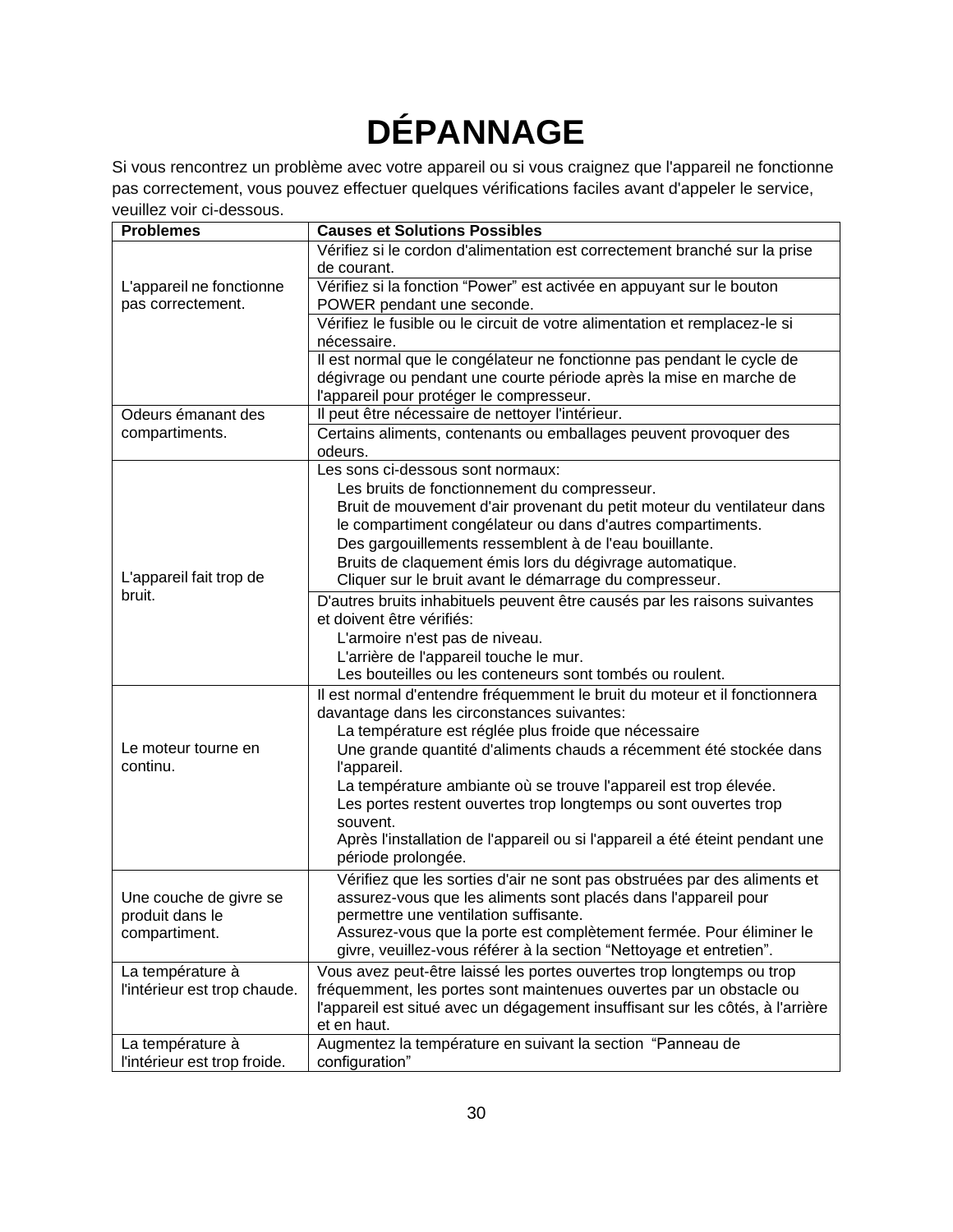| Les portes ne peuvent | Vérifiez si le haut du réfrigérateur est incliné vers l'arrière de 10 à 15 mm |
|-----------------------|-------------------------------------------------------------------------------|
| pas être fermées      | (1/3-2/3") pour permettre aux portes de se fermer automatiquement ou si       |
| facilement.           | quelque chose empêche les portes de se fermer.                                |

Si vous avez vérifié le tableau ci-dessus et constatez que vous avez encore besoin d'aide avec votre réfrigérateur ou congélateur, appelez notre service clientèle au **800-932-4267** entre 9h00 et 17h00 HE. Nous ferons de notre mieux pour répondre à vos questions.

### **DISPOSITION**

<span id="page-30-0"></span>*ATTENTION: Il est interdit de jeter cet appareil avec les ordures ménagères.*

### **Matériaux d'emballage**

Les matériaux d'emballage avec le symbole de recyclage sont recyclables. Jeter l'emballage dans un conteneur de collecte de déchets approprié pour le recycler.

### **Avant d'éliminer l'appareil**

- 3. Retirez la fiche secteur de la prise secteur.
- 4. Coupez le cordon d'alimentation et jetez-le avec la fiche secteur.